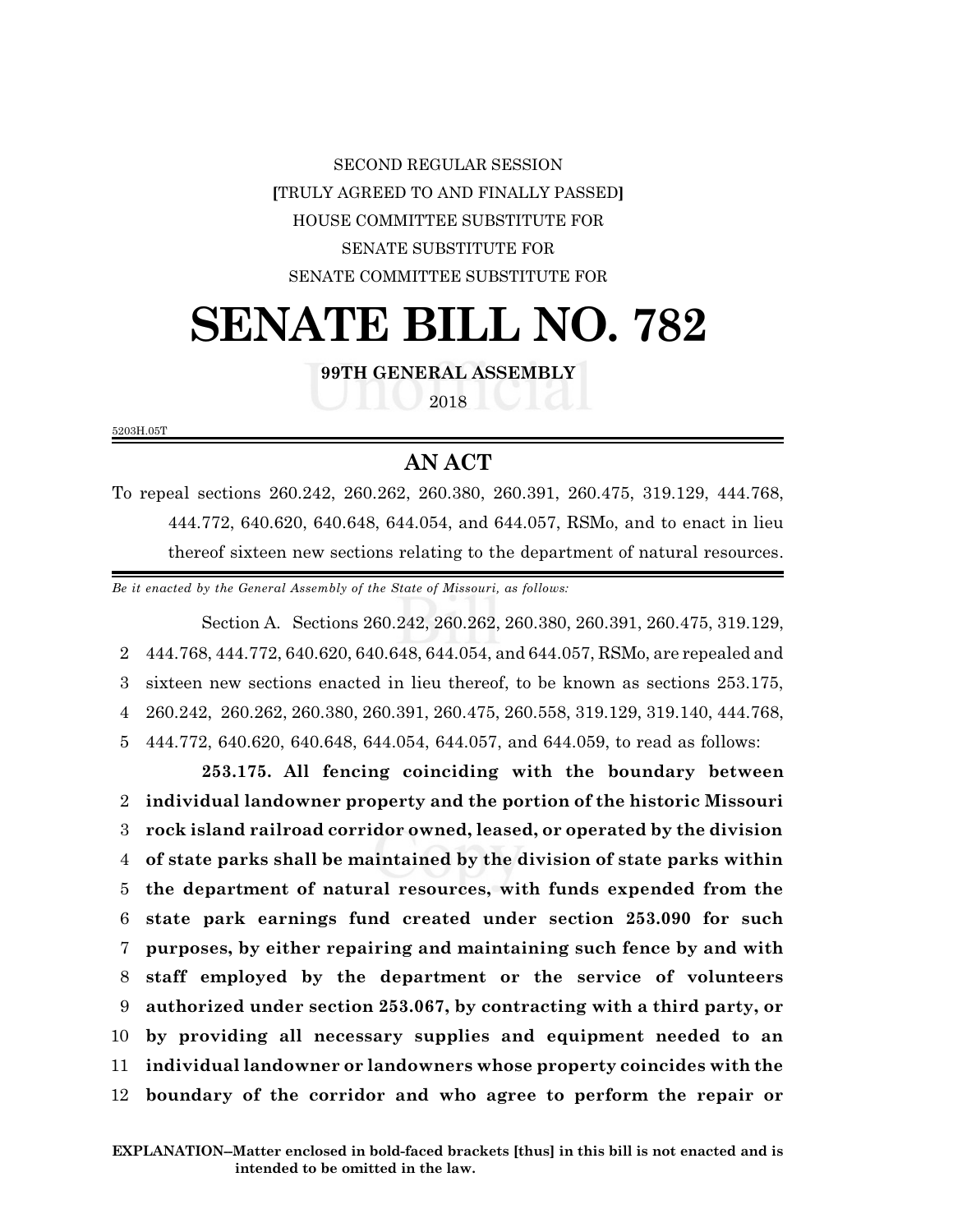**maintenance with such supplies and equipment provided. Nothing in this section shall be construed to require any individual landowner or landowners to locate a fence on his or her own property. For purposes of this section, "fence" shall mean the same as described in section 272.020.**

260.242. **[**All fly ash produced by coal combustion generating facilities shall be exempt from all solid waste permitting requirements of this chapter, if such ash is constructively reused or disposed of by a grout technique in any active or inactive noncoal, non-open-pit mining operation located in a city having a population of at least three hundred fifty thousand located in more than one county and is also located in a county of the first class without a charter form of government with a population of greater than one hundred fifty thousand and less than one hundred sixty thousand, provided said ash is not considered hazardous waste under the Missouri hazardous waste law.**] 1. The department shall have the authority to promulgate rules for the management, closure, and post-closure of coal combustion residual (CCR) units in accordance with Sections 1008(a)(3) and 4004(a) of the Resource Conservation and Recovery Act (RCRA) and to approve site-specific groundwater criteria. At the discretion of the department, the Missouri risk-based corrective action (MRBCA) rules, 10 CSR 25-18.010, and accompanying guidance may be used to establish site-specific targets for soil and groundwater impacted by coal combustion residual (CCR) constituents. As used in this section, a "CCR unit" means a surface impoundment, utility waste landfill, or a CCR landfill. To the extent there is a conflict between this section and section 644.026 or 644.143, this section shall prevail.**

 **2. Prior to federal approval of a state CCR program pursuant to 4004(a) of the RCRA, nothing in this section shall prohibit the department from issuing guidance or entering into enforceable agreements with CCR unit owners or operators to establish risk-based target levels, using all or part of the MRBCA rules and guidance, for closure and corrective action at CCR units. Nothing in this section shall prohibit the department, owners, or operators of CCR units not otherwise covered by 40 CFR 257 from utilizing the MRBCA rules and guidance.**

 **3. No later than December 31, 2018, the department shall propose for promulgation a state CCR program, including procedures regarding**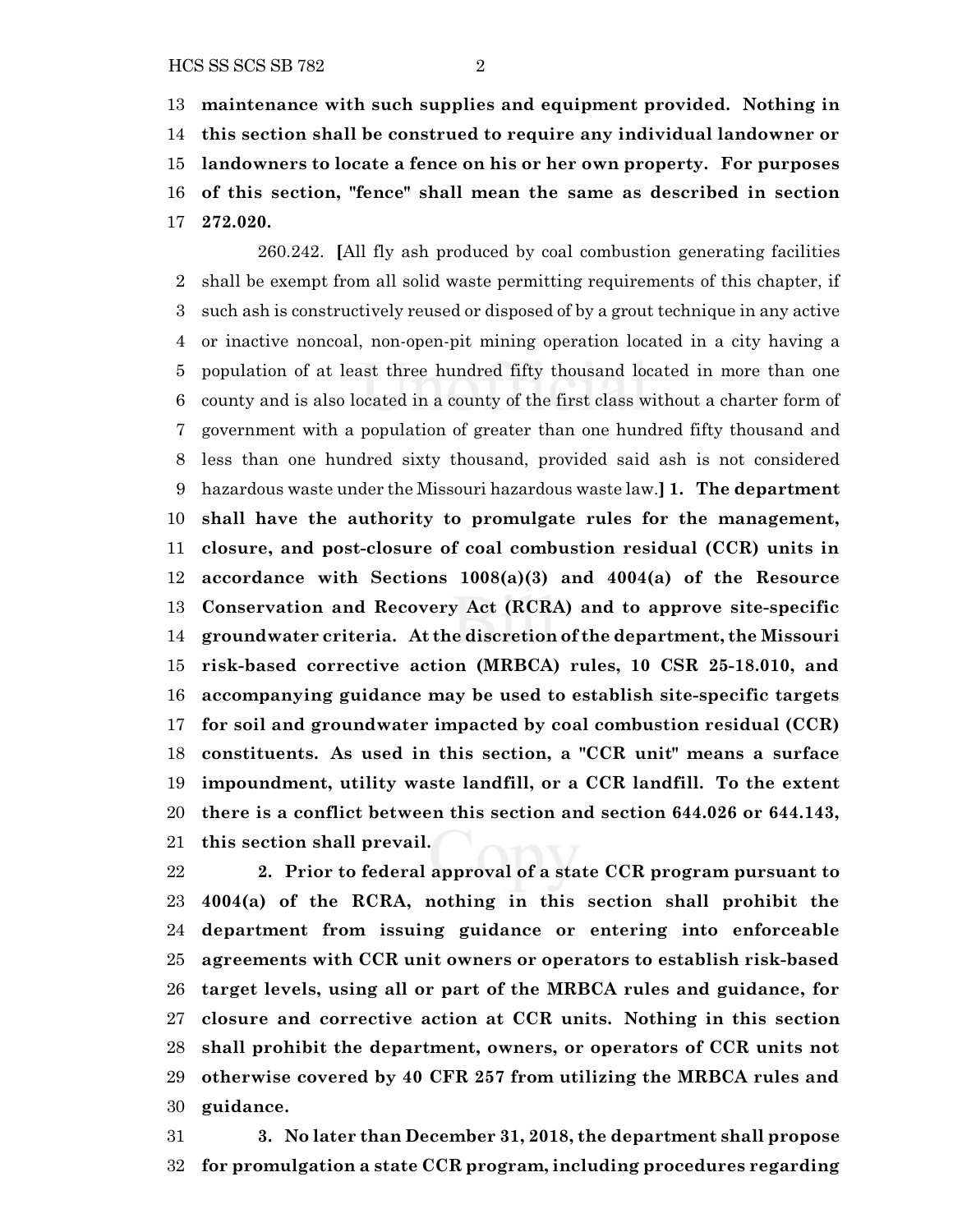**payment, submission of fees, reimbursement of excess fee collection, inspection, and record keeping.**

 **4. The department shall not apply standards to any existing landfill or new landfills constructed contiguous to existing power station facilities located on municipally owned land that was purchased by the municipality prior to December 31, 2018, that are in conflict with 40 CFR 257, unless sound and reasonably proven scientific data confirm an imminent threat to human health and the environment.**

 **5. Effective January 1, 2019, and in order to implement the state CCR program, the department shall have the authority to assess one- time enrollment and annual fees on each owner, operator, or permittee of a CCR unit subject to 40 CFR 257, only as follows:**

 **(1) For units that have not closed, an enrollment fee in the amount of sixty-two thousand dollars per CCR unit, except no fee shall apply to CCR units permitted as a utility waste landfill;**

 **(2) For CCR units that have completed closure in place under 40 CFR 257 prior to December 31, 2018, an enrollment fee of forty-eight thousand dollars per CCR unit;**

 **(3) An annual fee of fifteen thousand dollars per CCR unit, except an annual fee shall not be assessed on CCR units that have closed prior to December 31, 2018. The obligation to pay an annual fee under this section shall terminate at the end of the CCR unit's post- closure period, so long as the CCR unit is not under a requirement to complete a corrective action, or sooner, if authorized by the department.**

 **6. All fees received under this section shall be deposited into the "Coal Combustion Residuals Subaccount" of the solid waste management fund created under section 260.330. Fees collected under this section are dedicated, upon appropriation, to the department for conducting activities required by this section and rules adopted under this section. Fees established by this section shall not yield revenue greater than the cost of administering this section and the rules adopted under this section, but shall be adequate to ensure sustained operation of the state CCR program. The department shall prepare an annual report detailing costs incurred in connection with the management and closure of CCR units. The provisions of section 33.080 to the contrary notwithstanding, moneys and interest earned on moneys in the**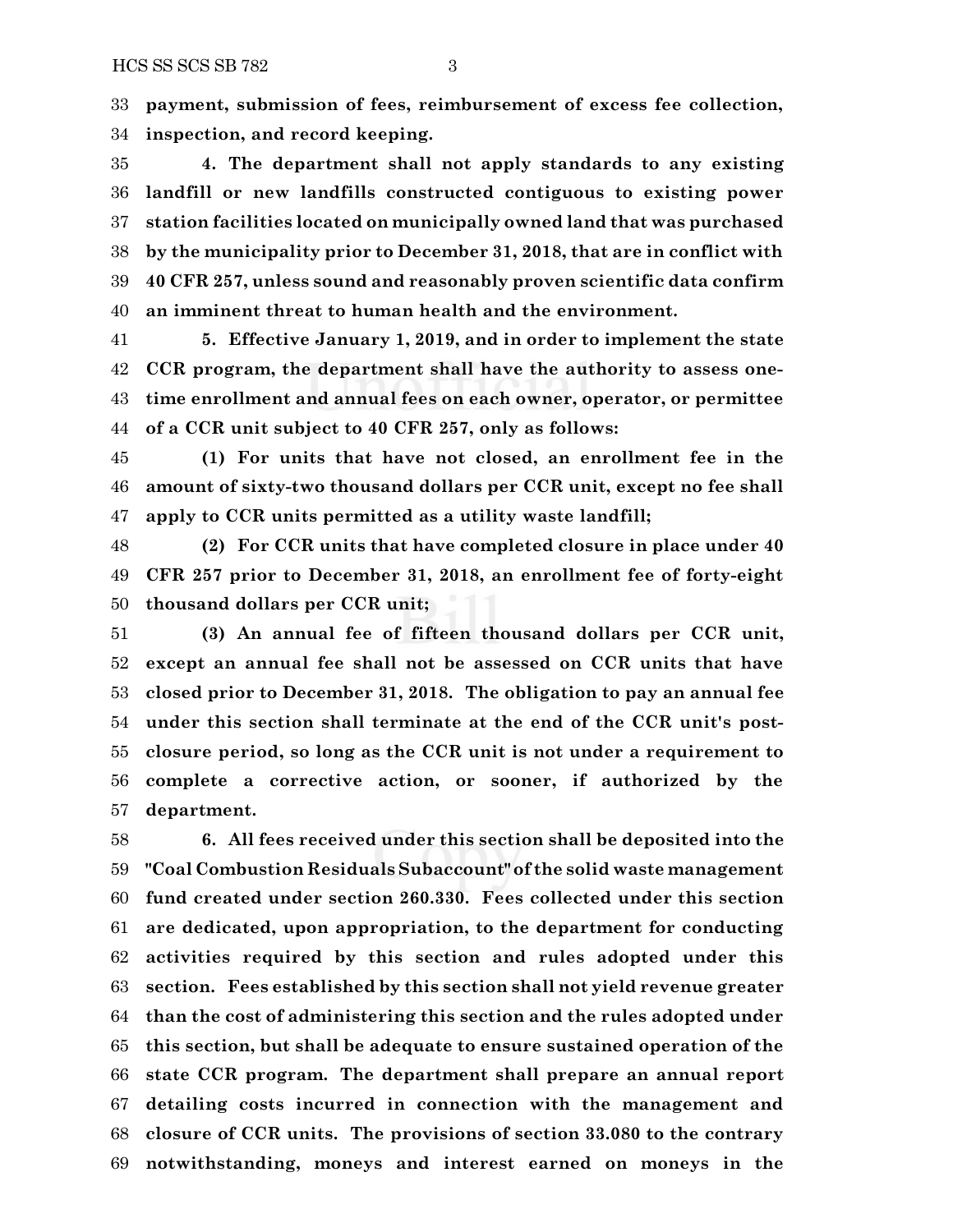**subaccount shall not revert to the general revenue fund at the end of each biennium.**

 **7. Interest shall be imposed on the moneys due to the department at the rate of ten percent per annum from the prescribed due date until payment is actually made. These interest amounts shall be deposited to the credit of the subaccount created under this section.**

 **8. All fees under this section shall be paid by check or money order made payable to the department and, unless otherwise required by this section, shall be due on January first of each calendar year and be accompanied by a form provided by the department.**

 **9. The department may pursue penalties under section 260.240 for failure to timely submit the fees imposed in this section.**

 **10. Any rule or portion of a rule, as that term is defined in section 536.010, that is created under the authority delegated in this section shall become effective only if it complies with and is subject to all of the provisions of chapter 536 and, if applicable, section 536.028. This section and chapter 536 are nonseverable, and if any of the powers vested with the general assembly pursuant to chapter 536 to review, to delay the effective date, or to disapprove and annul a rule are subsequently held unconstitutional, then the grant of rulemaking authority and any rule proposed or adopted after August 28, 2018, shall be invalid and void.**

260.262. A person selling lead-acid batteries at retail or offering lead-acid batteries for retail sale in the state shall:

 (1) Accept, at the point of transfer, in a quantity at least equal to the number of new lead-acid batteries purchased, used lead-acid batteries from customers, if offered by customers;

 (2) Post written notice which must be at least four inches by six inches in size and must contain the universal recycling symbol and the following language:

 (a) It is illegal to discard a motor vehicle battery or other lead-acid battery;

(b) Recycle your used batteries; and

 (c) State law requires us to accept used motor vehicle batteries, or other lead-acid batteries for recycling, in exchange for new batteries purchased; and

 (3) Manage used lead-acid batteries in a manner consistent with the requirements of the state hazardous waste law;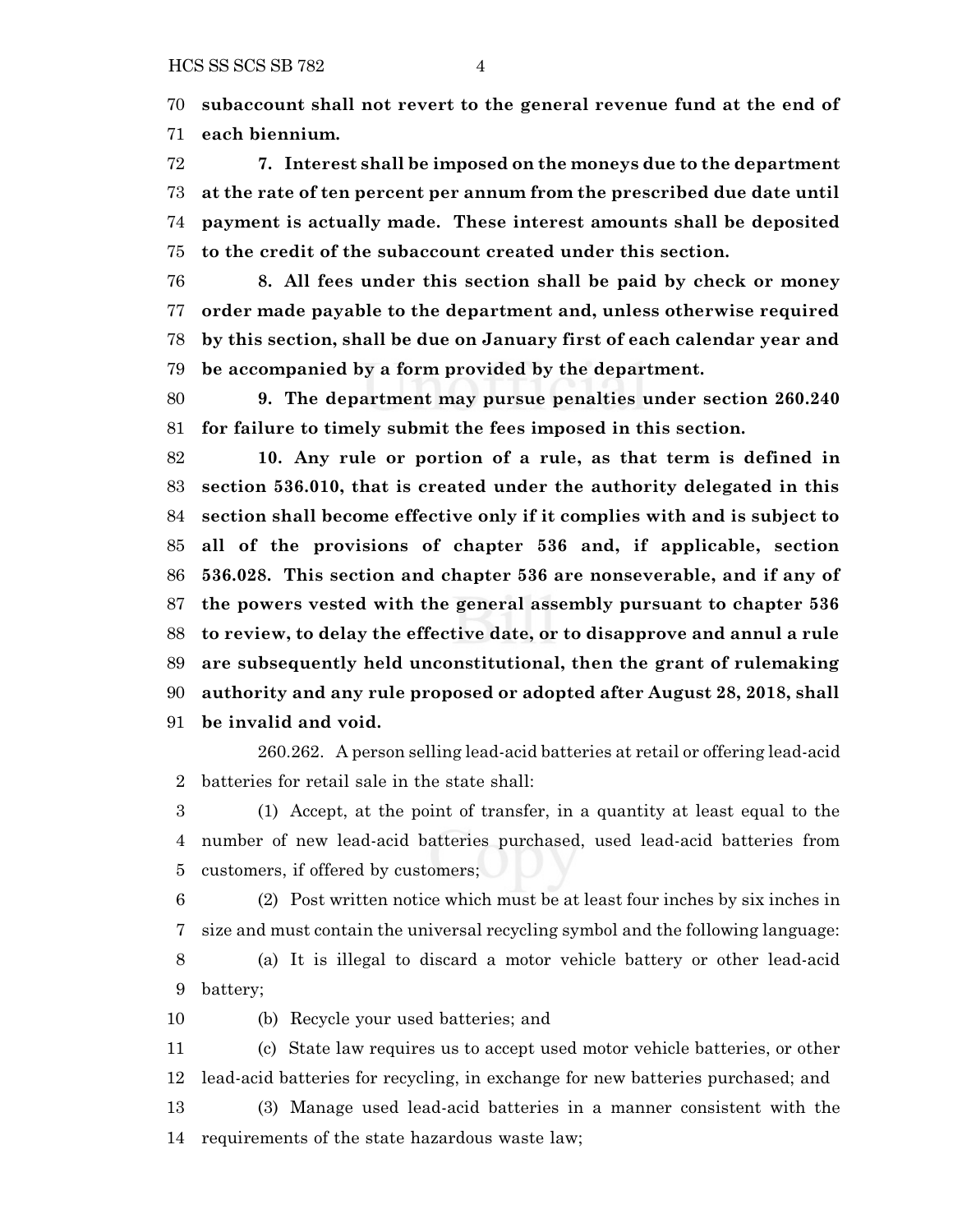(4) Collect at the time of sale a fee of fifty cents for each lead-acid battery sold. Such fee shall be added to the total cost to the purchaser at retail after all applicable sales taxes on the battery have been computed. The fee imposed, less six percent of fees collected, which shall be retained by the seller as collection costs, shall be paid to the department of revenue in the form and manner required by the department and shall include the total number of batteries sold during the preceding month. The department of revenue shall promulgate rules and regulations necessary to administer the fee collection and enforcement. The terms "sold at retail" and "retail sales" do not include the sale of batteries to a person solely for the purpose of resale, if the subsequent retail sale in this state is to the ultimate consumer and is subject to the fee. However, this fee shall not be paid on batteries sold for use in agricultural operations upon written certification by the purchaser; and

 (5) The department of revenue shall administer, collect, and enforce the fee authorized pursuant to this section pursuant to the same procedures used in the administration, collection, and enforcement of the general state sales and use tax imposed pursuant to chapter 144 except as provided in this section. The proceeds of the battery fee, less four percent of the proceeds, which shall be retained by the department of revenue as collection costs, shall be transferred by the department of revenue into the hazardous waste fund, created pursuant to section 260.391. The fee created in subdivision (4) and this subdivision shall be effective October 1, 2005. The provisions of subdivision (4) and this subdivision shall terminate December 31, **[**2018**] 2023**.

260.380. 1. After six months from the effective date of the standards, rules and regulations adopted by the commission pursuant to section 260.370, hazardous waste generators located in Missouri shall:

 (1) Promptly file and maintain with the department, on registration forms it provides for this purpose, information on hazardous waste generation and management as specified by rules and regulations. Hazardous waste generators shall pay a one hundred dollar registration fee upon initial registration, and a one hundred dollar registration renewal fee annually thereafter to maintain an active registration. Such fees shall be deposited in the hazardous waste fund created in section 260.391;

 (2) Containerize and label all hazardous wastes as specified by standards, rules and regulations;

(3) Segregate all hazardous wastes from all nonhazardous wastes and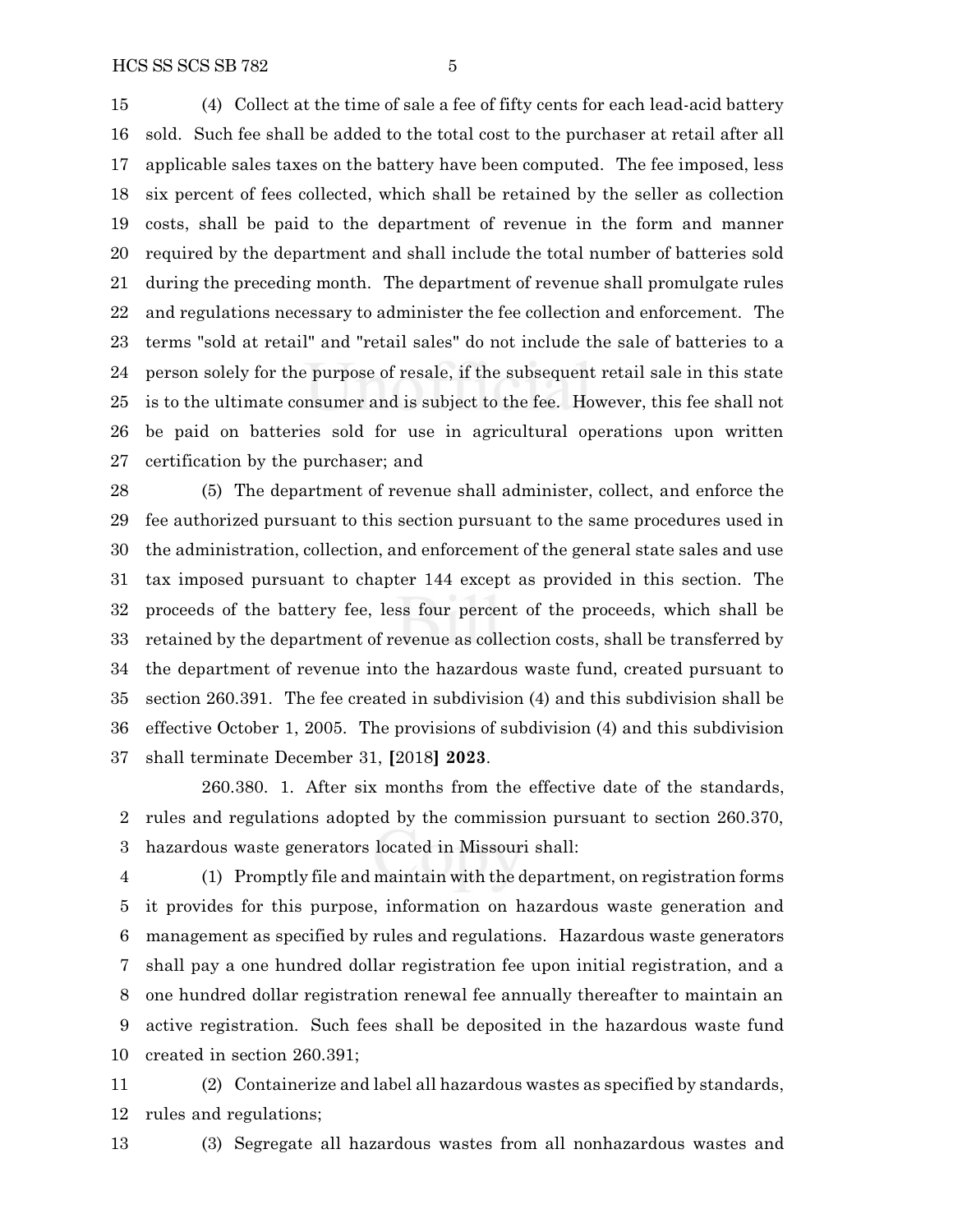from noncompatible wastes, materials and other potential hazards as specified by standards, rules and regulations;

 (4) Provide safe storage and handling, including spill protection, as specified by standards, rules and regulations, for all hazardous wastes from the time of their generation to the time of their removal from the site of generation; (5) Unless provided otherwise in the rules and regulations, utilize only a hazardous waste transporter holding a license pursuant to sections 260.350 to 260.430 for the removal of all hazardous wastes from the premises where they were generated;

 (6) Unless provided otherwise in the rules and regulations, provide a separate manifest to the transporter for each load of hazardous waste transported from the premises where it was generated. The generator shall specify the destination of such load on the manifest. The manner in which the manifest shall be completed, signed and filed with the department shall be in accordance with rules and regulations;

 (7) Utilize for treatment, resource recovery, disposal or storage of all hazardous wastes, only a hazardous waste facility authorized to operate pursuant to sections 260.350 to 260.430 or the federal Resource Conservation and Recovery Act, or a state hazardous waste management program authorized pursuant to the federal Resource Conservation and Recovery Act, or any facility exempted from the permit required pursuant to section 260.395;

 (8) Collect and maintain such records, perform such monitoring or analyses, and submit such reports on any hazardous waste generated, its transportation and final disposition, as specified in sections 260.350 to 260.430 and rules and regulations adopted pursuant to sections 260.350 to 260.430;

 (9) Make available to the department upon request samples of waste and all records relating to hazardous waste generation and management for inspection and copying and allow the department to make unhampered inspections at any reasonable time of hazardous waste generation and management facilities located on the generator's property and hazardous waste generation and management practices carried out on the generator's property;

 (10) (a) Pay annually, on or before January first of each year, effective January 1, 1982, a fee to the state of Missouri to be placed in the hazardous waste fund. The fee shall be five dollars per ton or portion thereof of hazardous waste registered with the department as specified in subdivision (1) of this subsection for the twelve-month period ending June thirtieth of the previous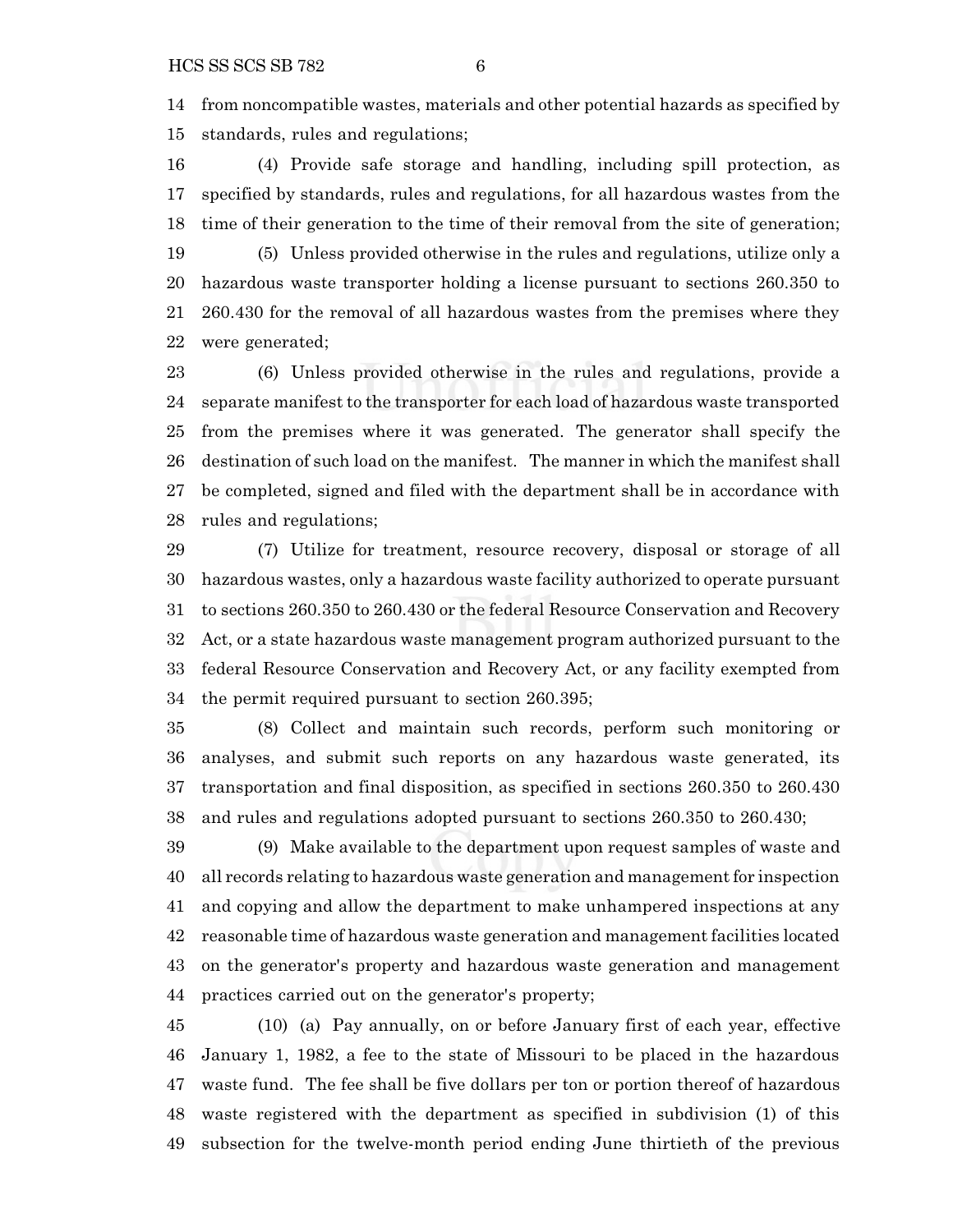year. However, the fee shall not exceed fifty-two thousand dollars per generator site per year nor be less than one hundred fifty dollars per generator site per year.

 (b) All moneys payable pursuant to the provisions of this subdivision shall be promptly transmitted to the department of revenue, which shall deposit the same in the state treasury to the credit of the hazardous waste fund created in section 260.391.

 (c) The hazardous waste management commission shall establish and submit to the department of revenue procedures relating to the collection of the fees authorized by this subdivision. Such procedures shall include, but not be limited to, necessary records identifying the quantities of hazardous waste registered, the form and submission of reports to accompany the payment of fees, the time and manner of payment of fees, which shall not be more often than quarterly.

 (d) Notwithstanding any statutory fee amounts or maximums to the contrary, the director of the department of natural resources may conduct a comprehensive review and propose changes to the fee structure set forth in this section. The comprehensive review shall include stakeholder meetings in order to solicit stakeholder input from each of the following groups: cement kiln representatives, chemical companies, large and small hazardous waste generators, and any other interested parties. Upon completion of the comprehensive review, the department shall submit a proposed fee structure with stakeholder agreement to the hazardous waste management commission. The commission shall review such recommendations at the forthcoming regular or special meeting, but shall not vote on the fee structure until a subsequent meeting. If the commission approves, by vote of two-thirds majority or five of seven commissioners, the fee structure recommendations, the commission shall authorize the department to file a notice of proposed rulemaking containing the recommended fee structure, and after considering public comments may authorize the department to file the order of rulemaking for such rule with the joint committee on administrative rules pursuant to sections 536.021 and 536.024 no later than December first of the same year. If such rules are not disapproved by the general assembly in the manner set out below, they shall take effect on January first of the following calendar year and the fee structure set out in this section shall expire upon the effective date of the commission-adopted fee structure, contrary to subsection 4 of this section. Any regulation promulgated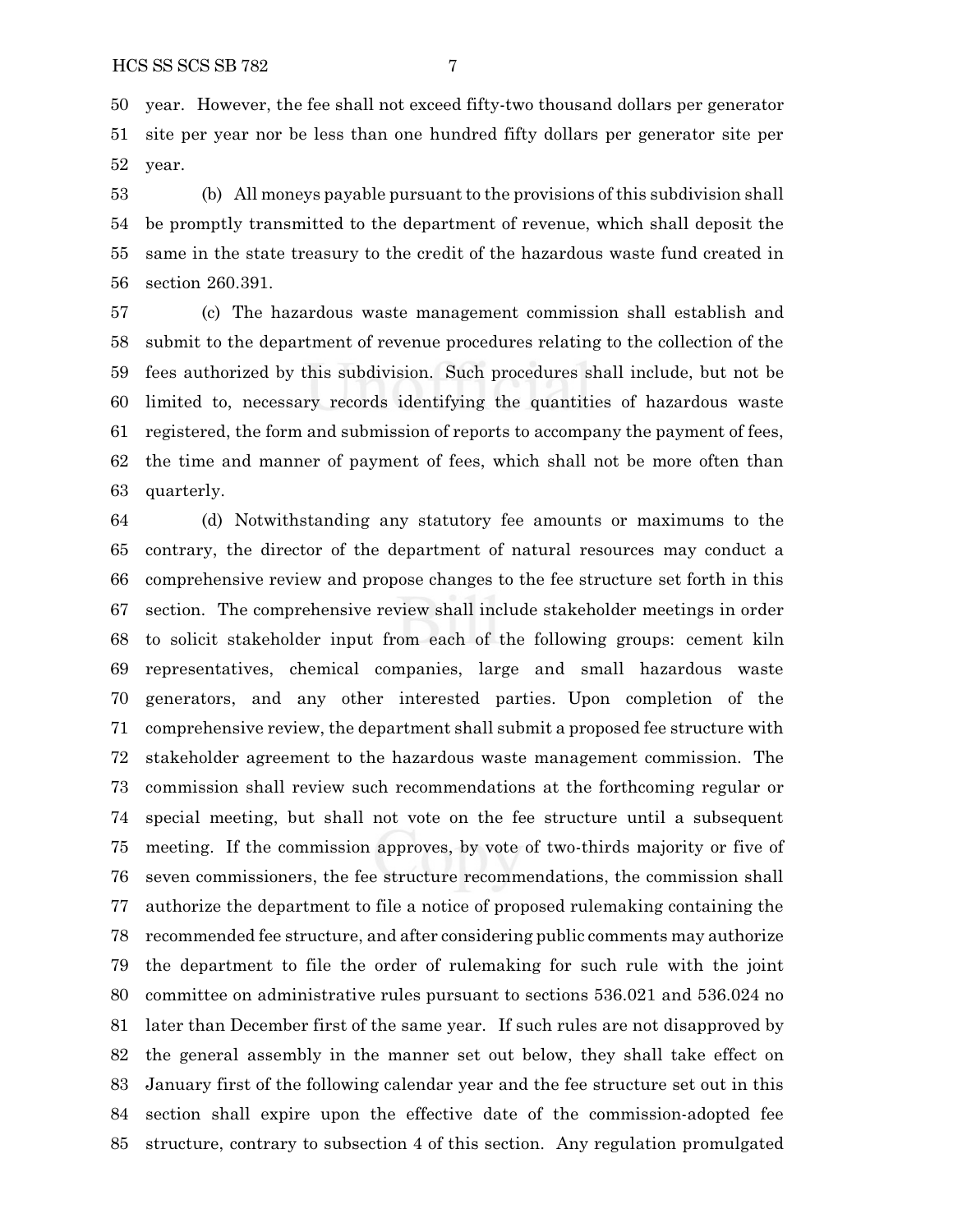under this subsection shall be deemed to be beyond the scope and authority provided in this subsection, or detrimental to permit applicants, if the general assembly, within the first sixty calendar days of the regular session immediately following the filing of such regulation disapproves the regulation by concurrent resolution. If the general assembly so disapproves any regulation filed under this subsection, the department and the commission shall not implement the proposed fee structure and shall continue to use the previous fee structure. The authority of the commission to further revise the fee structure as provided by this subsection shall expire on August 28, 2024. **Any fee, bond, or assessment structure established pursuant to the process in this section shall expire on August 28, 2024.**

 2. Missouri treatment, storage, or disposal facilities shall pay annually, on or before January first of each year, a fee to the department equal to two dollars per ton or portion thereof for all hazardous waste received from outside the state. This fee shall be based on the hazardous waste received for the twelve-month period ending June thirtieth of the previous year.

 3. Exempted from the requirements of this section are individual householders and farmers who generate only small quantities of hazardous waste and any person the commission determines generates only small quantities of hazardous waste on an infrequent basis, except that:

 (1) Householders, farmers and exempted persons shall manage all hazardous wastes they may generate in a manner so as not to adversely affect the health of humans, or pose a threat to the environment, or create a public nuisance; and

 (2) The department may determine that a specific quantity of a specific hazardous waste requires special management. Upon such determination and after public notice by press release or advertisement thereof, including instructions for handling and delivery, generators exempted pursuant to this subsection shall deliver, but without a manifest or the requirement to use a licensed hazardous waste transporter, such waste to:

 (a) Any storage, treatment or disposal site authorized to operate pursuant to sections 260.350 to 260.430 or the federal Resource Conservation and Recovery Act, or a state hazardous waste management program authorized pursuant to the federal Resource Conservation and Recovery Act which the department designates for this purpose; or

(b) A collection station or vehicle which the department may arrange for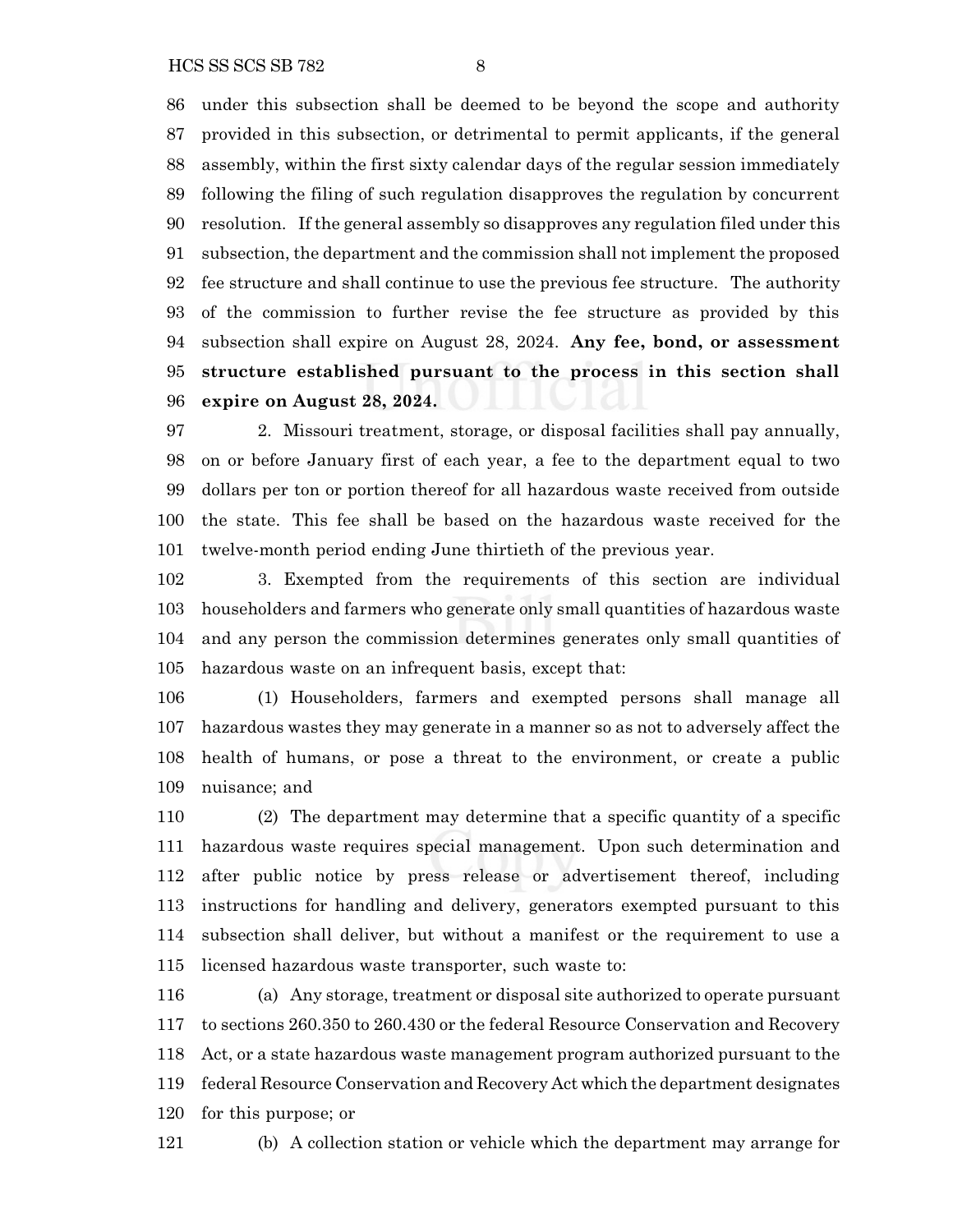and designate for this purpose.

 4. Failure to pay the fee, or any portion thereof, prescribed in this section by the due date shall result in the imposition of a penalty equal to fifteen percent of the original fee. The fee prescribed in this section shall expire December 31, 2018, except that the department shall levy and collect this fee for any hazardous waste generated prior to such date and reported to the department.

260.391. 1. There is hereby created in the state treasury a fund to be known as the "Hazardous Waste Fund". All funds received from hazardous waste permit and license fees, generator fees or taxes, penalties, or interest assessed on those fees or taxes, taxes collected by contract hazardous waste landfill operators, general revenue, federal funds, gifts, bequests, donations, or any other moneys so designated shall be paid to the director of revenue and deposited in the state treasury to the credit of the hazardous waste fund. The hazardous waste fund, subject to appropriation by the general assembly, shall be used by the department as provided by appropriations and consistent with rules and regulations established by the hazardous waste management commission for the purpose of carrying out the provisions of sections 260.350 to 260.430 and sections 319.100 to 319.127, and 319.137, and 319.139 for the management of hazardous waste, responses to hazardous substance releases as provided in sections 260.500 to 260.550, corrective actions at regulated facilities and illegal hazardous waste sites, prevention of leaks from underground storage tanks and response to petroleum releases from underground and aboveground storage tanks and other related activities required to carry out provisions of sections 260.350 to 260.575 and sections 319.100 to 319.127, and for payments to other state agencies for such services consistent with sections 260.350 to 260.575 and sections 319.100 to 319.139 upon proper warrant issued by the commissioner of administration, and for any other expenditures which are not covered pursuant to the federal Comprehensive Environmental Response, CompensationandLiability Act of 1980, including but not limited to the following purposes:

 (1) Administrative services as appropriate and necessary for the identification, assessment and cleanup of abandoned or uncontrolled sites pursuant to sections 260.435 to 260.550;

 (2) Payments to other state agencies for such services consistent with sections 260.435 to 260.550, upon proper warrant issued by the commissioner of administration, including, but not limited to, the department of health and senior services for the purpose of conducting health studies of persons exposed to waste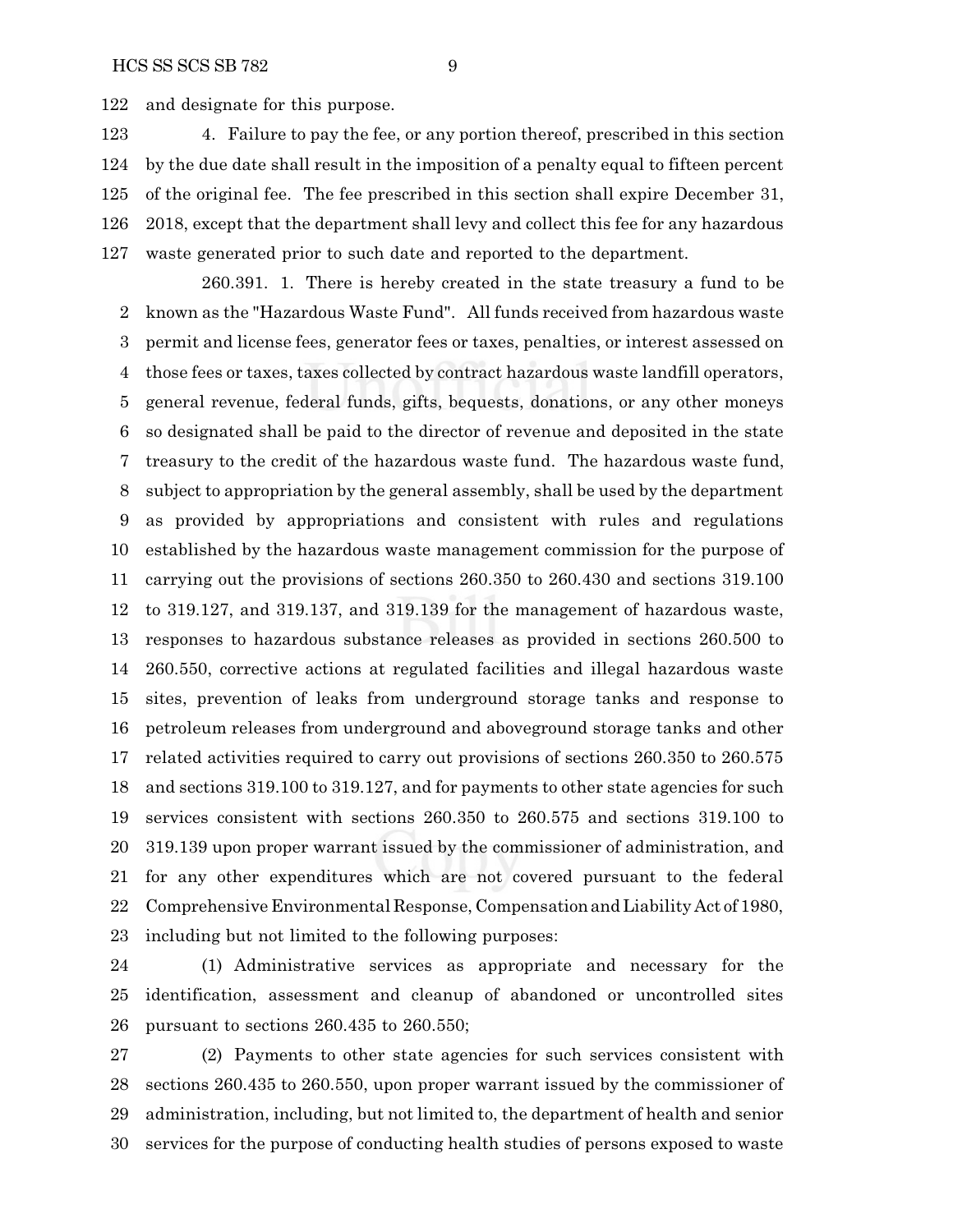from an uncontrolled or abandoned hazardous waste site or exposed to the release of any hazardous substance as defined in section 260.500;

(3) Acquisition of property as provided in section 260.420;

 (4) The study of the development of a hazardous waste facility in Missouri as authorized in section 260.037;

 (5) Financing the nonfederal share of the cost of cleanup and site remediation activities as well as postclosure operation and maintenance costs, pursuant to the federal Comprehensive Environmental Response, Compensation and Liability Act of 1980; **[**and**]**

 (6) Reimbursement of owners or operators who accept waste pursuant to departmental orders pursuant to subdivision (2) of subsection 1 of section 260.420**; and**

 **(7) Transfer of funds, upon appropriation, into the radioactive waste investigation fund in section 260.558**.

 2. The unexpended balance in the hazardous waste fund at the end of each fiscal year shall not be transferred to the general revenue fund of the state treasurer, except as directed by the general assembly by appropriation, and shall be invested to generate income to the fund. The provisions of section 33.080 relating to the transfer of funds to the general revenue fund of the state by the state treasurer shall not apply to the hazardous waste fund.

 3. There is hereby created within the hazardous waste fund a subaccount known as the "Hazardous Waste Facility Inspection Subaccount". All funds received from hazardous waste facility inspection fees shall be paid to the director of revenue and deposited in the state treasury to the credit of the hazardous waste facility inspection subaccount. Moneys from such subaccount shall be used by the department for conducting inspections at facilities that are permitted or are required to be permitted as hazardous waste facilities by the department.

 4. The fund balance remaining in the hazardous waste remedial fund shall be transferred to the hazardous waste fund created in this section.

 5. No moneys shall be available from the fund for abandoned site cleanup unless the director has made all reasonable efforts to secure voluntary agreement to pay the costs of necessary remedial actions from owners or operators of abandoned or uncontrolled hazardous waste sites or other responsible persons.

 6. The director shall make all reasonable efforts to recover the full amount of any funds expended from the fund for cleanup through litigation or cooperative agreements with responsible persons. All moneys recovered or reimbursed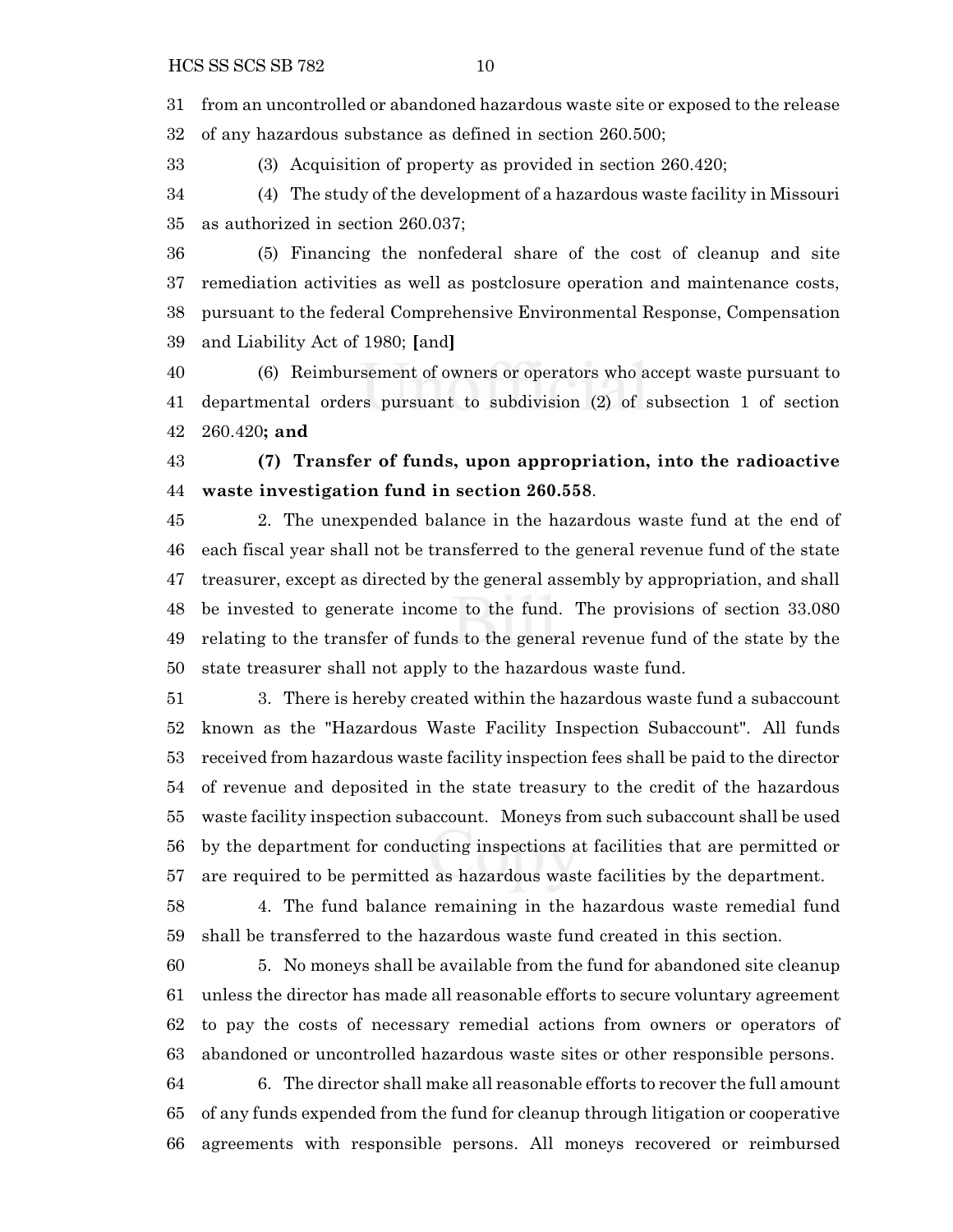pursuant to this section through voluntary agreements or court orders shall be deposited to the hazardous waste fund created herein.

 7. In addition to revenue from all licenses, taxes, fees, penalties, and interest, specified in subsection 1 of this section, the department shall request an annual appropriation of general revenue equal to any state match obligation to the U.S. Environmental Protection Agency for cleanup performed pursuant to the authority of the Comprehensive Environmental Response, Compensation and Liability Act of 1980.

260.475. 1. Every hazardous waste generator located in Missouri shall pay, in addition to the fees imposed in section 260.380, a fee of twenty-five dollars per ton annually on all hazardous waste which is discharged, deposited, dumped or placed into or on the soil as a final action, and two dollars per ton on all other hazardous waste transported off site. No fee shall be imposed upon any hazardous waste generator who registers less than ten tons of hazardous waste annually pursuant to section 260.380, or upon:

 (1) Hazardous waste which must be disposed of as provided by a remedial plan for an abandoned or uncontrolled hazardous waste site;

 (2) Fly ash waste, bottom ash waste, slag waste and flue gas emission control waste generated primarily from the combustion of coal or other fossil fuels;

 (3) Solid waste from the extraction, beneficiation and processing of ores and minerals, including phosphate rock and overburden from the mining of uranium ore and smelter slag waste from the processing of materials into reclaimed metals;

- (4) Cement kiln dust waste;
- (5) Waste oil; or
- 

19 (6) Hazardous waste that is:

- (a) Reclaimed or reused for energy and materials;
- (b) Transformed into new products which are not wastes;

22 (c) Destroyed or treated to render the hazardous waste nonhazardous; or

(d) Waste discharged to a publicly owned treatment works.

 2. The fees imposed in this section shall be reported and paid to the department on an annual basis not later than the first of January. The payment shall be accompanied by a return in such form as the department may prescribe.

 3. All moneys collected or received by the department pursuant to this section shall be transmitted to the department of revenue for deposit in the state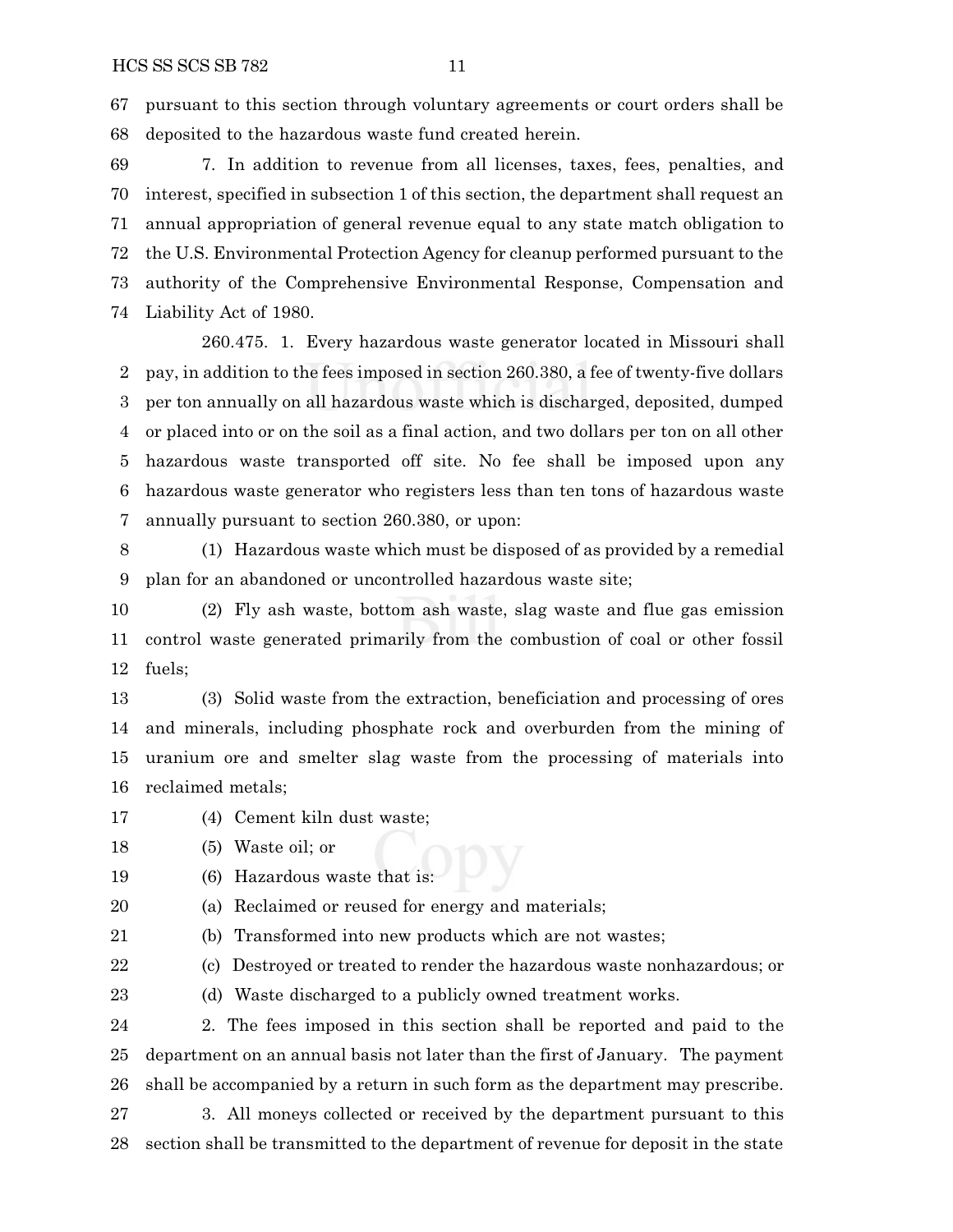treasury to the credit of the hazardous waste fund created pursuant to section 260.391. Following each annual reporting date, the state treasurer shall certify the amount deposited in the fund to the commission.

 4. If any generator or transporter fails or refuses to pay the fees imposed by this section, or fails or refuses to furnish any information reasonably requested by the department relating to such fees, there shall be imposed, in addition to the fee determined to be owed, a penalty of fifteen percent of the fee shall be deposited in the hazardous waste fund.

 5. If the fees or any portion of the fees imposed by this section are not paid by the date prescribed for such payment, there shall be imposed interest upon the unpaid amount at the rate of ten percent per annum from the date prescribed for its payment until payment is actually made, all of which shall be deposited in the hazardous waste fund.

 6. The state treasurer is authorized to deposit all of the moneys in the hazardous waste fund in any of the qualified depositories of the state. All such deposits shall be secured in such a manner and shall be made upon such terms and conditions as are now or may hereafter be provided for by law relative to state deposits. Interest received on such deposits shall be credited to the hazardous waste fund.

 7. This fee shall expire December 31, 2018, except that the department shall levy and collect this fee for any hazardous waste generated prior to such date and reported to the department.

 8. Notwithstanding any statutory fee amounts or maximums to the contrary, the director of the department of natural resources may conduct a comprehensive review and propose changes to the fee structure set forth in this section. The comprehensive review shall include stakeholder meetings in order to solicit stakeholder input from each of the following groups: cement kiln representatives, chemical companies, large and small hazardous waste generators, and any other interested parties. Upon completion of the comprehensive review, the department shall submit a proposed fee structure with stakeholder agreement to the hazardous waste management commission. The commission shall review such recommendations at the forthcoming regular or special meeting, but shall not vote on the fee structure until a subsequent meeting. If the commission approves, by vote of two-thirds majority or five of seven commissioners, the fee structure recommendations, the commission shall authorize the department to file a notice of proposed rulemaking containing the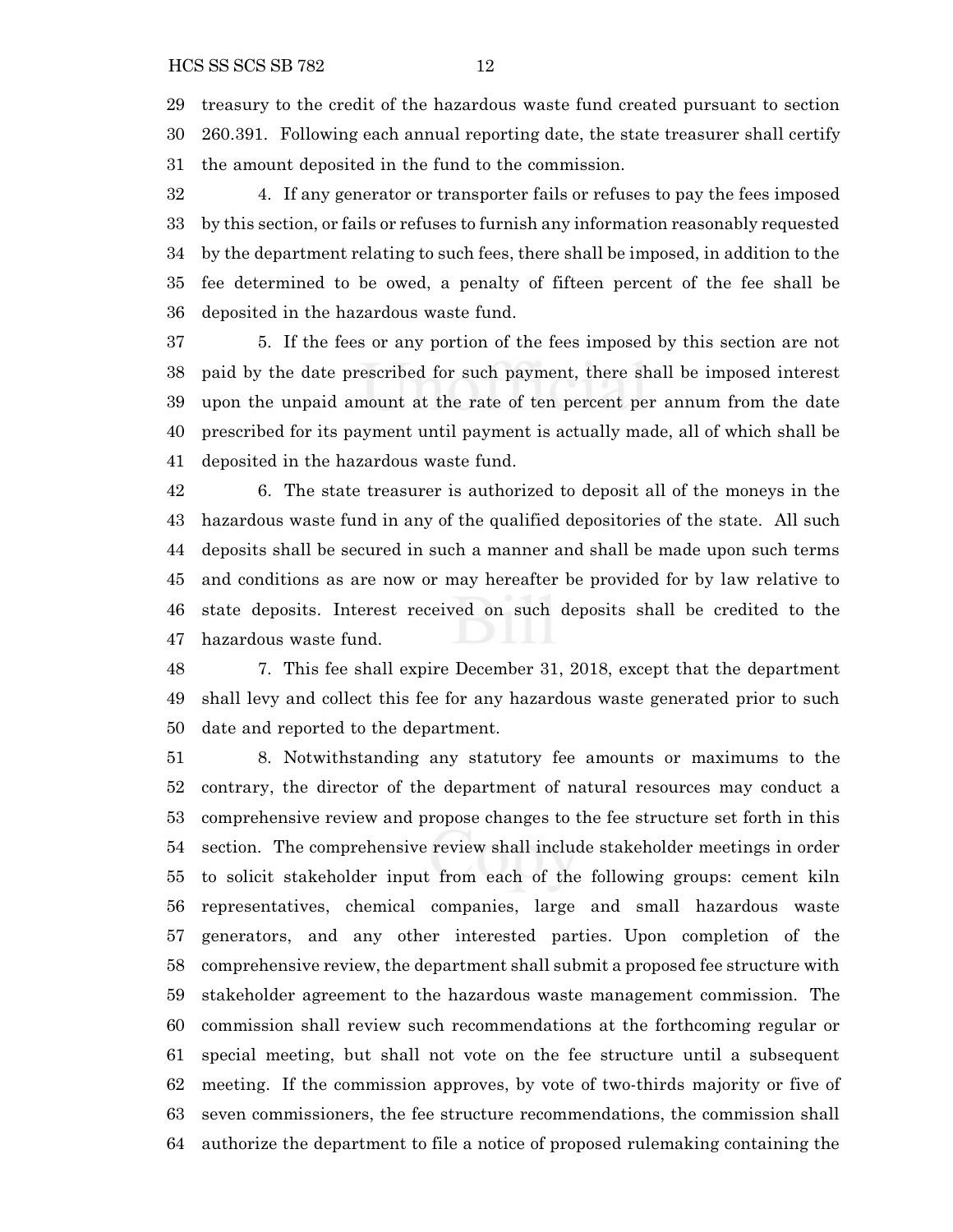recommended fee structure, and after considering public comments may authorize the department to file the order of rulemaking for such rule with the joint committee on administrative rules pursuant to sections 536.021 and 536.024 no later than December first of the same year. If such rules are not disapproved by the general assembly in the manner set out below, they shall take effect on January first of the following calendar year and the fee structure set out in this section shall expire upon the effective date of the commission-adopted fee structure, contrary to subsection 7 of this section. Any regulation promulgated under this subsection shall be deemed to be beyond the scope and authority provided in this subsection, or detrimental to permit applicants, if the general assembly, within the first sixty calendar days of the regular session immediately following the filing of such regulation disapproves the regulation by concurrent resolution. If the general assembly so disapproves any regulation filed under this subsection, the department and the commission shall not implement the proposed fee structure and shall continue to use the previous fee structure. The authority of the commission to further revise the fee structure as provided by this subsection shall expire on August 28, 2024. **Any fee, bond, or assessment structure established pursuant to the process in this section shall expire on August 28, 2024.**

**260.558. 1. There is hereby created in the state treasury the "Radioactive Waste Investigation Fund". The state treasurer shall be custodian of the fund. In accordance with sections 30.170 and 30.180, the state treasurer may approve disbursements. The fund shall be a dedicated fund and, upon appropriation, moneys in the fund shall be used solely by the department of natural resources to investigate concerns of exposure to radioactive waste. Upon written request by a local governing body expressing concerns of radioactive waste contamination in a specified area within its jurisdiction, the department of natural resources shall use moneys in the radioactive waste investigation fund to develop and conduct an investigation, using sound scientific methods, for the specified area of concern. The request by a local governing body shall include a specified area of concern and any supporting documentation related to the concern. The department shall prioritize requests in the order in which they are received, except that the department may give priority to requests that are in close proximity to federally designated sites where radioactive contaminants**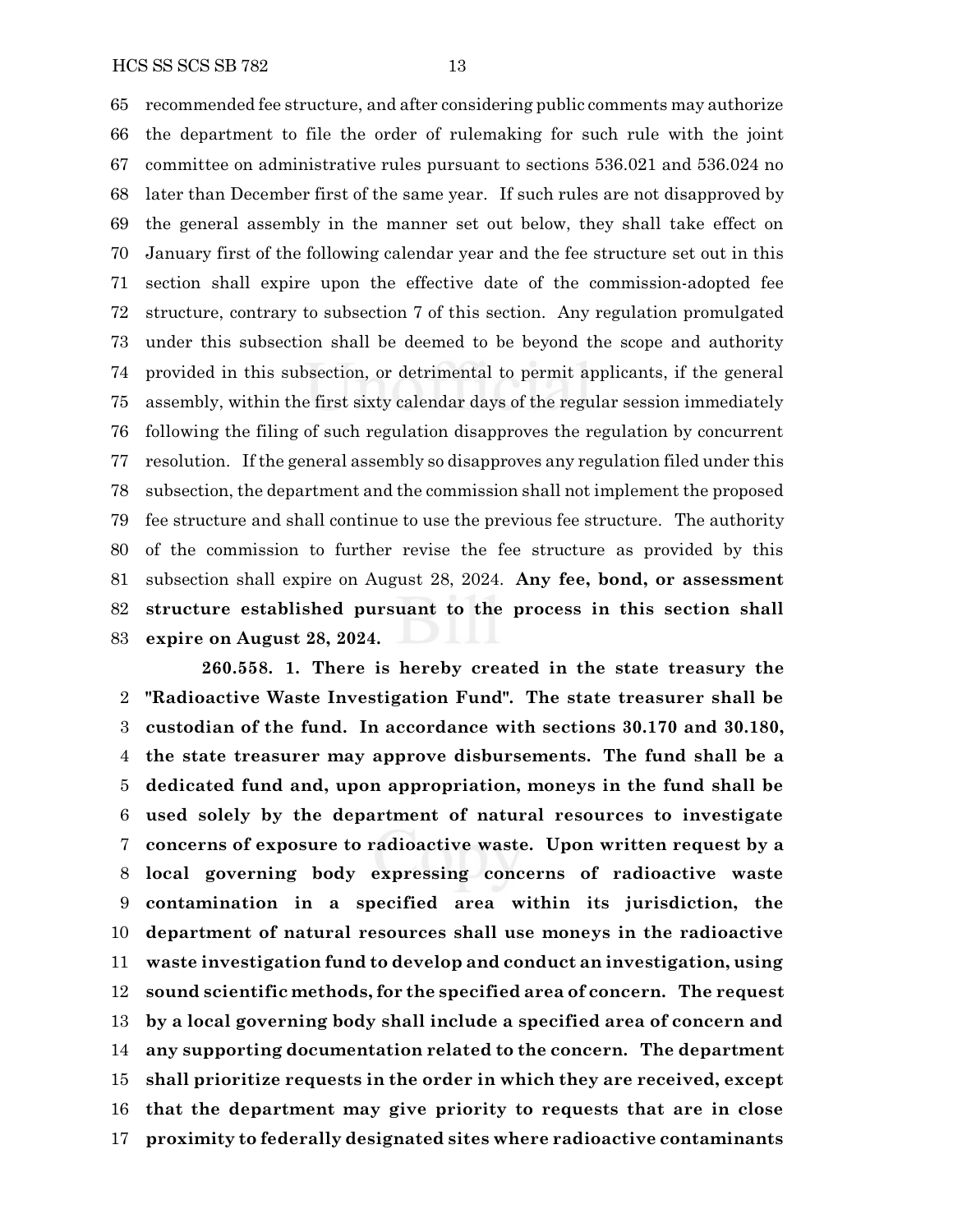HCS SS SCS SB 782 14

 **are known or reasonably expected to exist. The investigation shall be performed by applicable federal or state agencies or by a qualified contractor selected by the department through a competitive bidding process. In conducting an investigation under this section, the department shall work with the applicable government agency or approved contractor, as well as local officials, to develop a sampling and analysis plan to determine if radioactive contaminants in the area of concern exceed federal standards for remedial action due to contamination. Within a residential area, this plan may include dust samples collected inside residential homes only after obtaining permission from the homeowners. The samples shall be analyzed for the isotopes necessary to correlate the samples with the suspected contamination, as described in the sampling and analysis plan. Within forty-five days of receiving the final sampling results, the department shall report the results to the attorney general and the local governing body that requested the investigation and make the finalized report and testing results publicly available on the department's website.**

 **2. The transfer to the fund shall not exceed one hundred fifty thousand dollars per fiscal year. Investigation costs expended from this fund shall not exceed one hundred fifty thousand dollars per fiscal year. Any moneys remaining in the fund at the end of the biennium shall revert to the credit of the hazardous waste fund.**

 **3. The state treasurer shall invest moneys in the fund in the same manner as other funds are invested. Any interest and moneys earned on such investments shall be credited to the fund.**

319.129. 1. There is hereby created a special trust fund to be known as the "Petroleum Storage Tank Insurance Fund" within the state treasury which shall be the successor to the underground storage tank insurance fund. Moneys in such special trust fund shall not be deemed to be state funds. Notwithstanding the provisions of section 33.080 to the contrary, moneys in the fund shall not be transferred to general revenue at the end of each biennium.

 2. The owner or operator of any underground storage tank, including the state of Missouri and its political subdivisions and public transportation systems, in service on August 28, 1989, shall submit to the department a fee of one hundred dollars per tank on or before December 31, 1989. The owner or operator of any underground storage tank who seeks to participate in the petroleum storage tank insurance fund, including the state of Missouri and its political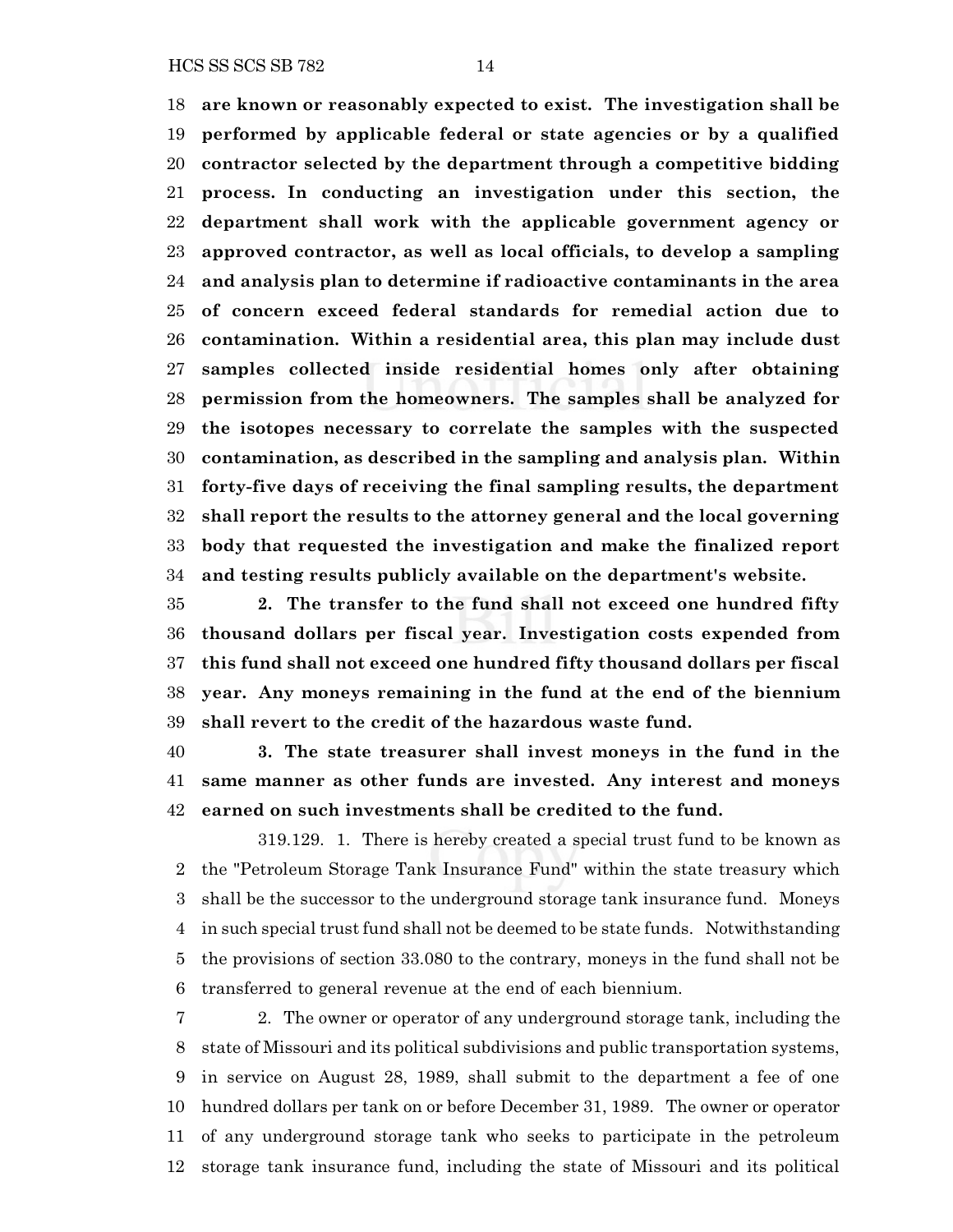subdivisions and public transportation systems, and whose underground storage tank is brought into service after August 28, 1998, shall transmit one hundred dollars per tank to the board with his or her initial application. Such amount shall be a one-time payment, and shall be in addition to the payment required by section 319.133. The owner or operator of any aboveground storage tank regulated by this chapter, including the state of Missouri and its political subdivisions and public transportation systems, who seeks to participate in the petroleum storage tank insurance fund, shall transmit one hundred dollars per tank to the board with his or her initial application. Such amount shall be a one- time payment and shall be in addition to the payment required by section 319.133. Moneys received pursuant to this section shall be transmitted to the director of revenue for deposit in the petroleum storage tank insurance fund.

 3. The state treasurer may deposit moneys in the fund in any of the qualified depositories of the state. All such deposits shall be secured in a manner and upon the terms as are provided by law relative to state deposits. Interest earned shall be credited to the petroleum storage tank insurance fund.

 4. The general administration of the fund and the responsibility for the proper operation of the fund, including all decisions relating to payments from the fund, are hereby vested in a board of trustees. The board of trustees shall consist ofthe commissioner of administration or the commissioner's designee, the director of the department of natural resources or the director's designee, the director of the department of agriculture or the director's designee, and eight citizens appointed by the governor with the advice and consent of the senate. Three of the appointed members shall be owners or operators of retail petroleum storage tanks, including one tank owner or operator of greater than one hundred tanks; one tank owner or operator of less than one hundred tanks; and one aboveground storage tank owner or operator. One appointed trustee shall represent a financial lending institution, and one appointed trustee shall represent the insurance underwriting industry. One appointed trustee shall represent industrial or commercial users of petroleum. The two remaining appointed citizens shall have no petroleum-related business interest, and shall represent the nonregulated public at large. The members appointed by the governor shall serve four-year terms except that the governor shall designate two of the original appointees to be appointed for one year, two to be appointed for two years, two to be appointed for three years and two to be appointed for four years. Any vacancies occurring on the board shall be filled in the same manner as provided in this section.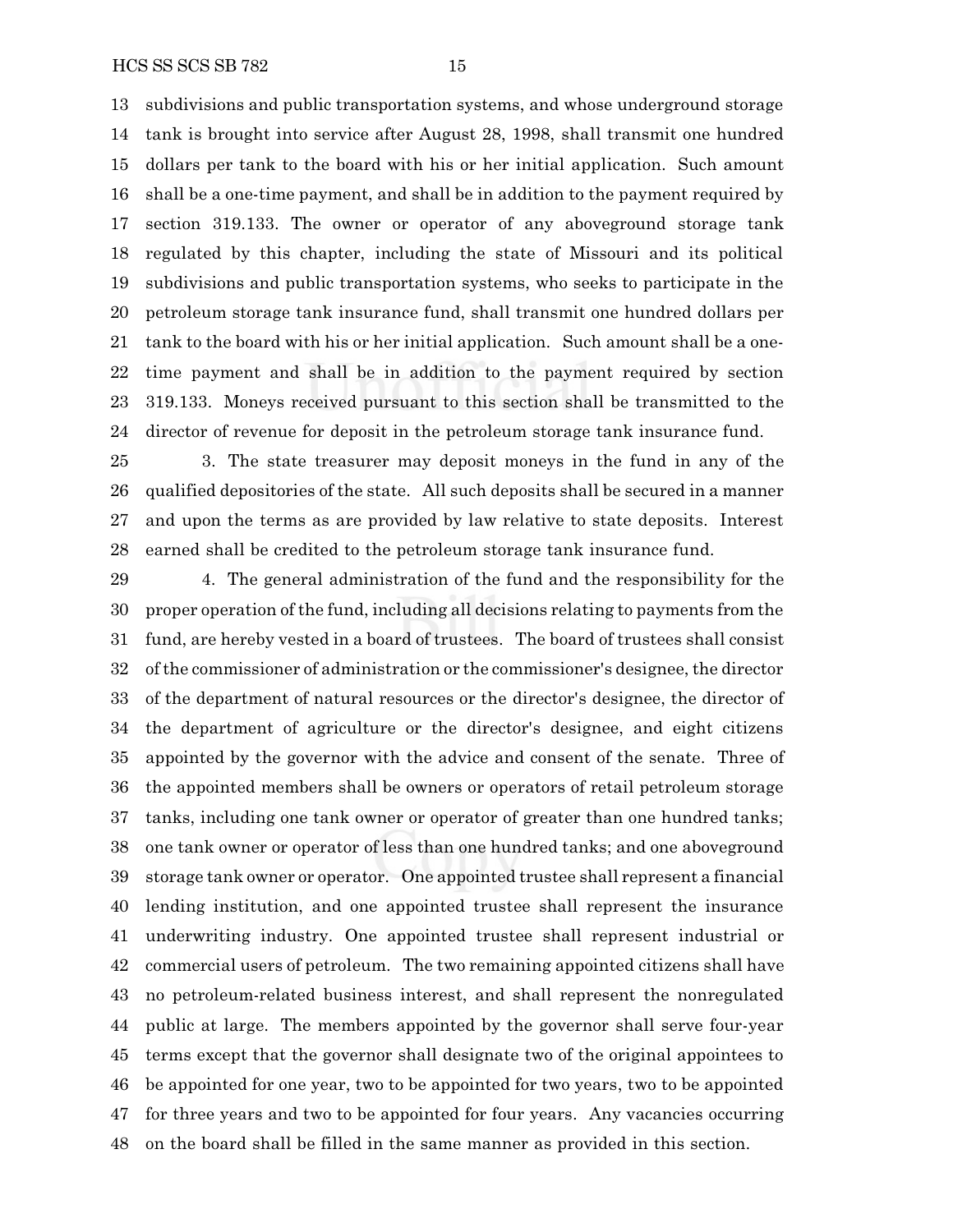5. The board shall meet in Jefferson City, Missouri, within thirty days following August 28, 1996. Thereafter, the board shall meet upon the written call of the chairman of the board or by the agreement of any six members of the board. Notice of each meeting shall be delivered to all other trustees in person or by registered mail not less than six days prior to the date fixed for the meeting. The board may meet at any time by unanimous mutual consent. There shall be at least one meeting in each quarter.

 6. Six trustees shall constitute a quorum for the transaction of business, and any official action of the board shall be based on a majority vote of the trustees present.

 7. The trustees shall serve without compensation but shall receive from the fund their actual and necessary expenses incurred in the performance of their duties for the board.

 8. The board of trustees shall be a type III agency and shall appoint an executive director and other employees as needed, who shall be state employees and be eligible for all corresponding benefits. The executive director shall have charge of the offices, operations, records, and other employees of the board, subject to the direction of the board. Employees of the board shall receive such salaries and necessary expenses as shall be fixed by the board.

 9. Staff resources for the Missouri petroleum storage tank insurance fund may be provided by the department of natural resources or another state agency as otherwise specifically determined by the board. The fund shall compensate the department of natural resources or other state agency for all costs of providing staff required by this subsection. Such compensation shall be made pursuant to contracts negotiated between the board and the department of natural resources or other state agency.

 10. In order to carry out the fiduciary management of the fund, the board may select and employ, or may contract with, persons experienced in insurance underwriting, accounting, the servicing of claims and rate making, and legal counsel to defend third-party claims, who shall serve at the board's pleasure. Invoices for such services shall be presented to the board in sufficient detail to allow a thorough review of the costs of such services.

 11. At the first meeting of the board, the board shall elect one of its members as chairman. The chairman shall preside over meetings of the board and perform such other duties as shall be required by action of the board.

12. The board shall elect one of its members as vice chairman, and the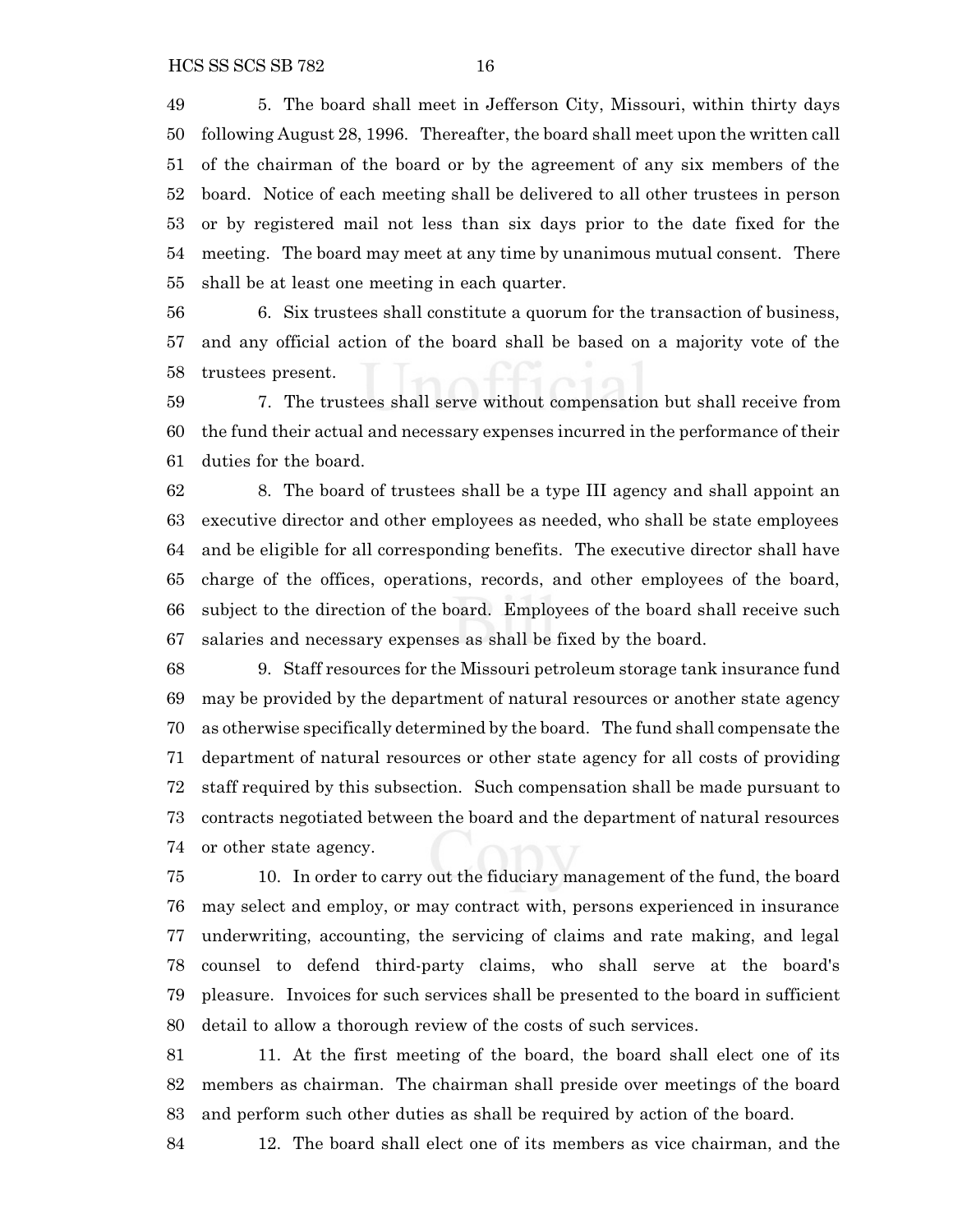vice chairman shall perform the duties of the chairman in the absence of the latter or upon the chairman's inability or refusal to act.

 13. The board shall determine and prescribe all rules and regulations as they relate to fiduciary management of the fund, pursuant to the purposes of sections 319.100 to 319.137. In no case shall the board have oversight regarding environmental cleanup standards for petroleum storage tanks.

 14. No trustee or staff member of the fund shall receive any gain or profit from any moneys or transactions of the fund. This shall not preclude any eligible trustee from making a claim or receiving benefits from the petroleum storage tank insurance fund as provided by sections 319.100 to 319.137.

 15. The board may reinsure all or a portion of the fund's liability. Any insurer who sells environmental liability insurance in this state may, at the option of the board, reinsure some portion of the fund's liability.

 16. The petroleum storage tank insurance fund shall expire on December 31, **[**2020**] 2025**, unless extended by action of the general assembly. After December 31, **[**2020**] 2025**, the board of trustees may continue to function for the sole purpose of completing payment of claims made prior to December 31, **[**2020**] 2025**.

 17. The board shall annually commission an independent financial audit of the petroleum storage tank insurance fund. The board shall biennially commission an actuarial analysis of the petroleum storage tank insurance fund. The results of the financial audit and the actuarial analysis shall be made available to the public. The board may contract with third parties to carry out the requirements of this subsection.

**319.140. 1. There is established a task force of the general assembly to be known as the "Task Force on the Petroleum Storage Tank Insurance Fund". Such task force shall be composed of eight members. Three members shall be from the house of representatives with two appointed by the speaker of the house of representatives and one appointed by the minority floor leader of the house of representatives. Three members shall be from the senate with two appointed by the president pro tempore of the senate and one appointed by the minority floor leader of the senate. Two members shall be industry stakeholders with one appointed by the speaker of the house of representatives and one appointed by the president pro tempore of the senate. No more than two members from either the**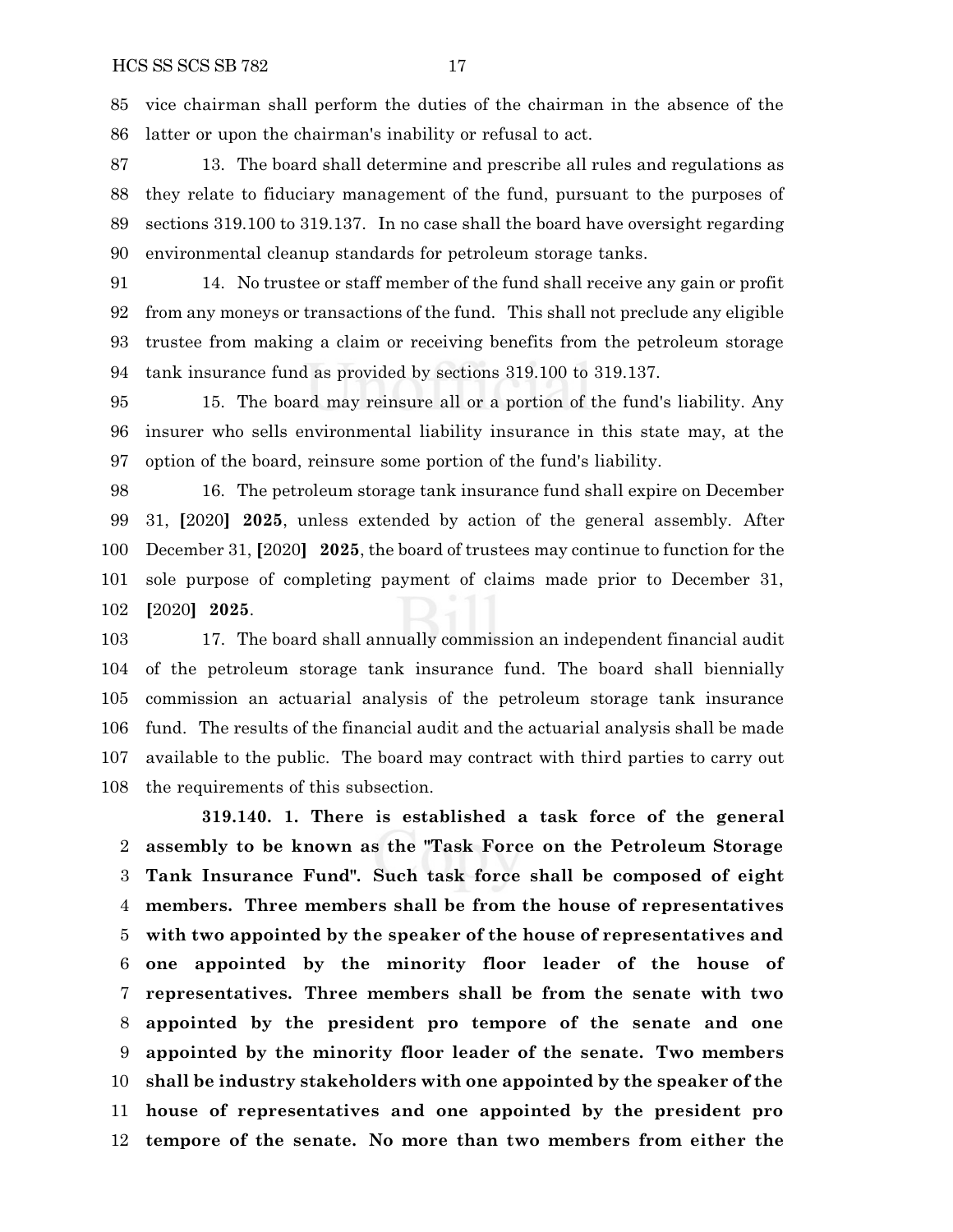**house of representatives or the senate shall be from the same political party. A majority of the task force shall constitute a quorum.**

 **2. The task force shall conduct research and compile a report for delivery to the general assembly by December 31, 2018, on the following:**

 **(1) The efficacy of the petroleum storage tank insurance fund and program;**

 **(2) The sustainability of the petroleum storage tank insurance fund and program;**

 **(3) The administration of the petroleum storage tank insurance fund and program;**

 **(4) The availability of private insurance for above and below ground petroleum storage tanks, and the necessity of insurance subsidies created through the petroleum storage tank insurance program;**

 **(5) Compliance with federal programs, regulations, and advisory reports; and**

 **(6) The comparability of the petroleum storage tank insurance program to other states' programs and states without such programs.**

 **3. The task force shall meet within thirty days after its creation and organize by selecting a chairperson and vice chairperson, one of whom shall be a member of the senate and the other a member of the house of representatives. Thereafter, the task force may meet as often as necessary in order to accomplish the tasks assigned to it.**

 **4. The task force shall be staffed by legislative staff as necessary to assist the task force in the performance of its duties.**

 **5. The members of the task force shall serve without compensation but shall be entitled to reimbursement for actual and necessary expenses incurred in the performance of their official duties.**

**6. This section shall expire on December 31, 2018.**

444.768. 1. Notwithstanding any statutory fee amounts or maximums to the contrary, the director of the department of natural resources may conduct a comprehensive review and propose changes to the fee, bond, or assessment structure as set forth in this chapter. The comprehensive review shall include stakeholder meetings in order to solicit stakeholder input from regulated entities and any other interested parties. Upon completion of the comprehensive review, the department shall submit a proposed fee, bond, or assessment structure with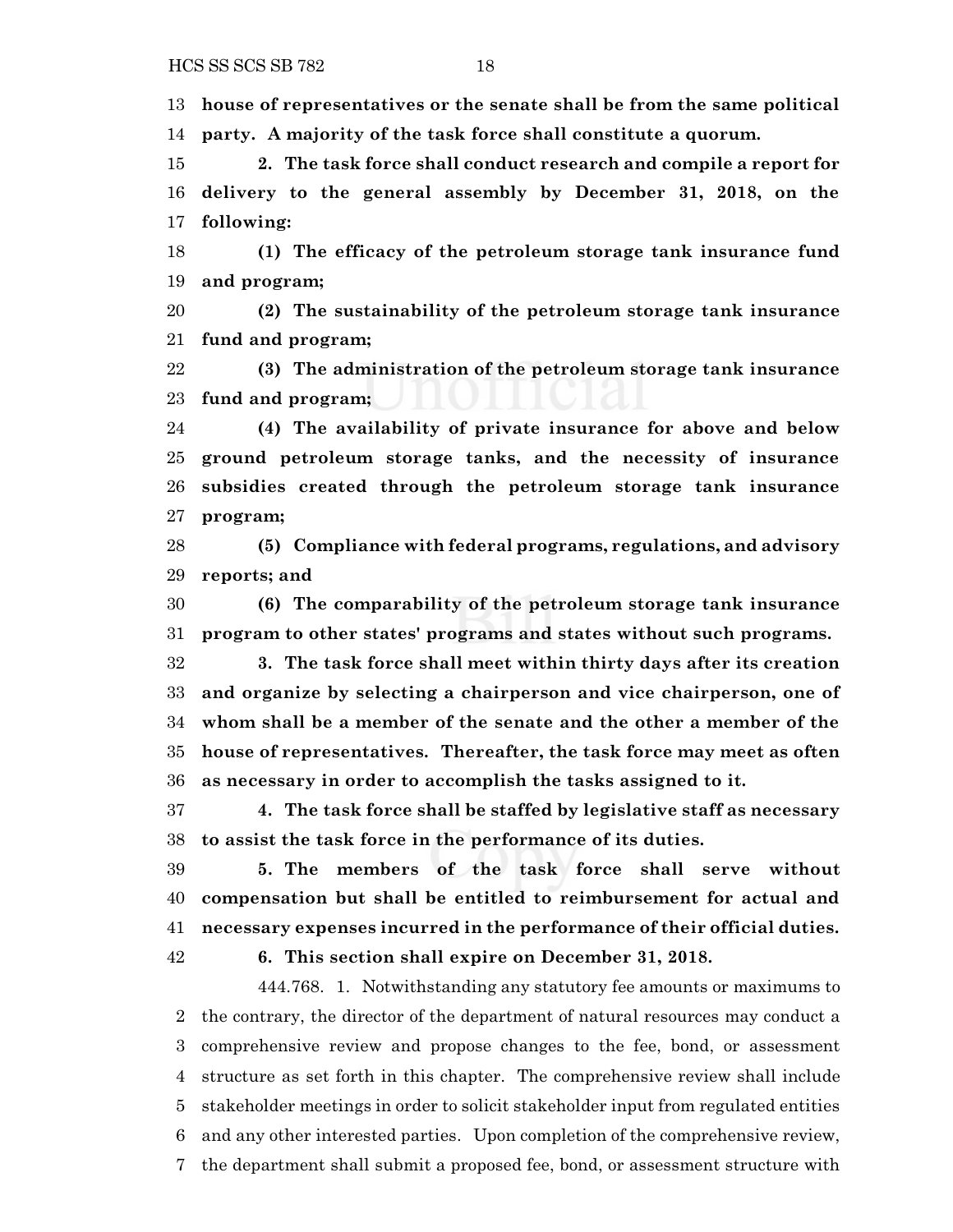stakeholder agreement to the Missouri mining commission. The commission shall review such recommendations at a forthcoming regular or special meeting, but shall not vote on the proposed structure until a subsequent meeting. If the commission approves, by vote of two-thirds majority, the fee, bond, or assessment 12 structure recommendations, the commission shall authorize the department to file a notice of proposed rulemaking containing the recommended structure, and after considering public comments may authorize the department to file the final order of rulemaking for such rule with the joint committee on administrative rules pursuant to sections 536.021 and 536.024 no later than December first of the same year. If such rules are not disapproved by the general assembly in the manner set out below, they shall take effect on January first of the following calendar year, at which point the existing fee, bond, or assessment structure shall expire **upon the effective date of the commission-adopted fee structure, contrary to subsection 12 of section 444.772**. Any regulation promulgated under this subsection shall be deemed to be beyond the scope and authority provided in this subsection, or detrimental to permit applicants, if the general assembly within the first sixty days of the regular session immediately following the filing of such regulation disapproves the regulation by concurrent resolution. If the general assembly so disapproves any regulation filed under this subsection, the department and the commission shall not implement the proposed fee, bond, or assessment structure and shall continue to use the previous fee, bond, or assessment structure. The authority for the commission to further revise the fee, bond, or assessment structure as provided in this subsection shall expire on August 28, 2024. **Any fee, bond, or assessment structure established**

## **pursuant to the process in this section shall expire on August 28, 2024.**

 2. Failure to pay any fee, bond, or assessment, or any portion thereof, referenced in this section by the due date may result in the imposition of a late fee equal to fifteen percent of the unpaid amount, plus ten percent interest per annum. Any order issued by the department under this chapter may require payment of such amounts. The department may bring an action in the appropriate circuit court to collect any unpaid fee, late fee, interest, or attorney's fees and costs incurred directly in fee collection. Such action may be brought in the circuit court of the county in which the facility is located, or in the circuit court of Cole County.

444.772. 1. Any operator desiring to engage in surface mining shall make written application to the director for a permit.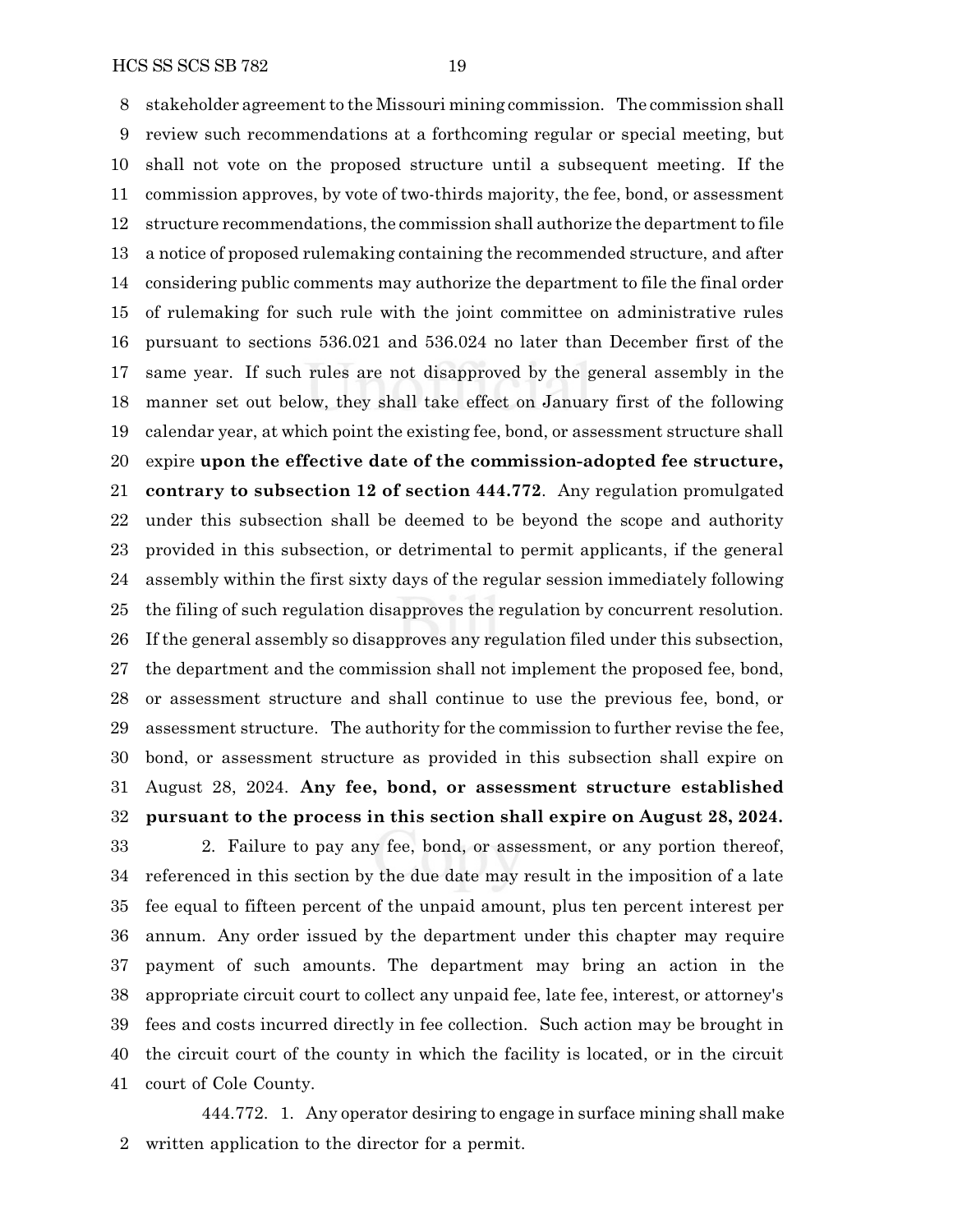2. Application for permit shall be made on a form prescribed by the commission and shall include:

(1) The name of all persons with any interest in the land to be mined;

 (2) The source of the applicant's legal right to mine the land affected by the permit;

(3) The permanent and temporary post office address of the applicant;

 (4) Whether the applicant or any person associated with the applicant holds or has held any other permits pursuant to sections 444.500 to 444.790, and an identification of such permits;

 (5) The written consent of the applicant and any other persons necessary to grant access to the commission or the director to the area of land affected under application from the date of application until the expiration of any permit granted under the application and thereafter for such time as is necessary to assure compliance with all provisions of sections 444.500 to 444.790 or any rule or regulation promulgated pursuant to them. Permit applications submitted by operators who mine an annual tonnage of less than ten thousand tons shall be required to include written consent from the operator to grant access to the commission or the director to the area of land affected;

 (6) A description of the tract or tracts of land and the estimated number of acres thereof to be affected by the surface mining of the applicant for the next succeeding twelve months; and

 (7) Such other information that the commission may require as such information applies to land reclamation.

 3. The application for a permit shall be accompanied by a map in a scale and form specified by the commission by regulation.

 4. The application shall be accompanied by a bond, security or certificate meeting the requirements of section 444.778, a geologic resources fee authorized under section 256.700, and a permit fee approved by the commission not to exceed one thousand dollars. The commission may also require a fee for each site listed on a permit not to exceed four hundred dollars for each site. If mining operations are not conducted at a site for six months or more during any year, the fee for such site for that year shall be reduced by fifty percent. The commission may also require a fee for each acre bonded by the operator pursuant to section 444.778 not to exceed twenty dollars per acre. If such fee is assessed, the per-acre fee on all acres bonded by a single operator that exceed a total of two hundred acres shall be reduced by fifty percent. In no case shall the total fee for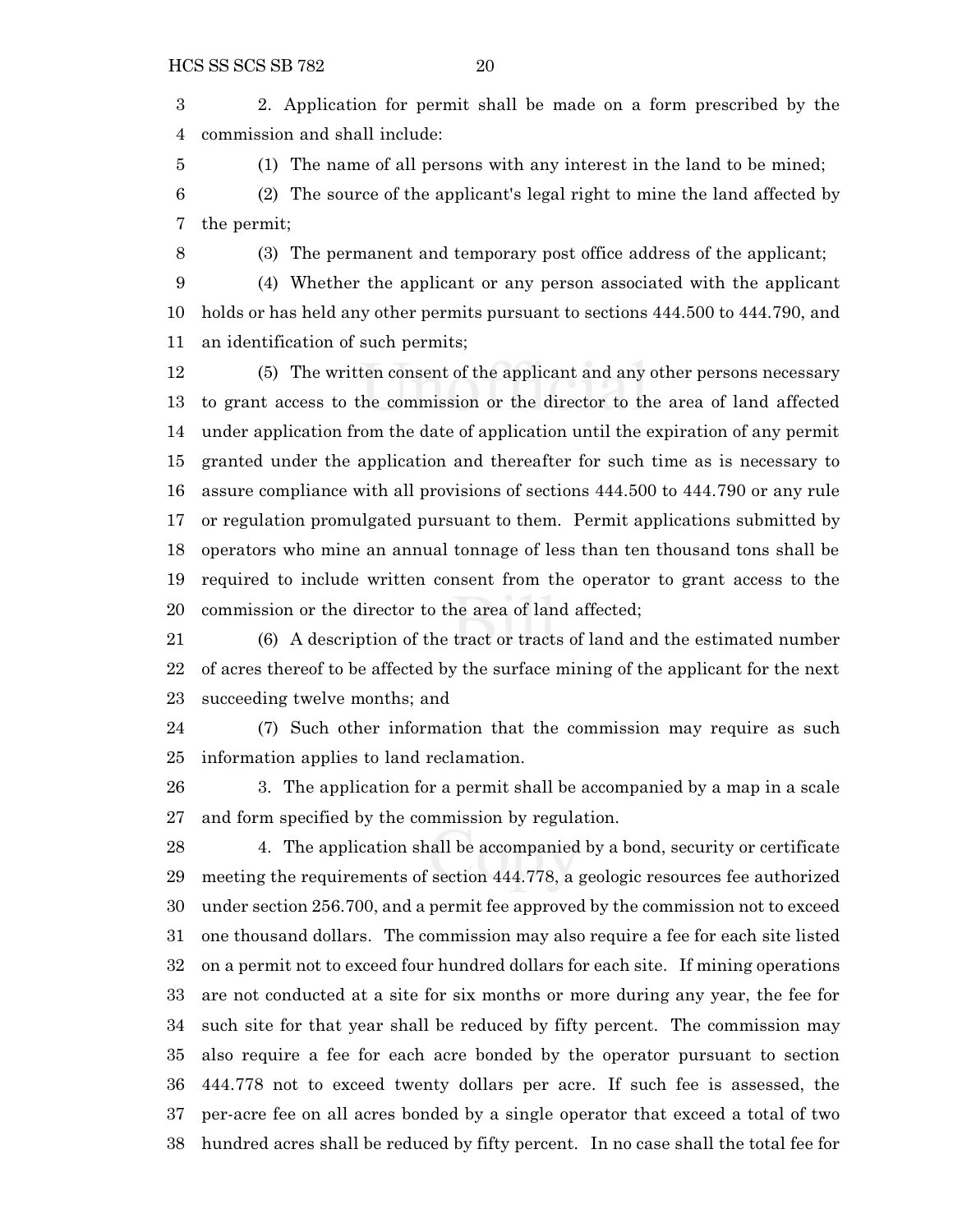any permit be more than three thousand dollars. Permit and renewal fees shall be established by rule, except for the initial fees as set forth in this subsection, and shall be set at levels that recover the cost of administering and enforcing sections 444.760 to 444.790, making allowances for grants and other sources of funds. The director shall submit a report to the commission and the public each year that describes the number of employees and the activities performed the previous calendar year to administer sections 444.760 to 444.790. For any operator of a gravel mining operation where the annual tonnage of gravel mined by such operator is less than five thousand tons, the total cost of submitting an application shall be three hundred dollars. The issued permit shall be valid from the date of its issuance until the date specified in the mine plan unless sooner revoked or suspended as provided in sections 444.760 to 444.790. Beginning August 28, 2007, the fees shall be set at a permit fee of eight hundred dollars, a site fee of four hundred dollars, and an acre fee of ten dollars, with a maximum fee of three thousand dollars. Fees may be raised as allowed in this subsection after a regulation change that demonstrates the need for increased fees.

 5. An operator desiring to have his or her permit amended to cover additional land may file an amended application with the commission. Upon receipt of the amended application, and such additional fee and bond as may be required pursuant to the provisions of sections 444.760 to 444.790, the director shall, if the applicant complies with all applicable regulatory requirements, issue an amendment to the original permit covering the additional land described in the amended application.

 6. An operation may withdraw any land covered by a permit, excepting affected land, by notifying the commission thereof, in which case the penalty of the bond or security filed by the operator pursuant to the provisions of sections 444.760 to 444.790 shall be reduced proportionately.

 7. Where mining or reclamation operations on acreage for which a permit has been issued have not been completed, the permit shall be renewed. The operator shall submit a permit renewal form furnished by the director for an additional permit year and pay a fee equal to an application fee calculated pursuant to subsection 4 of this section, but in no case shall the renewal fee for any operator be more than three thousand dollars. For any operator involved in any gravel mining operation where the annual tonnage of gravel mined by such operator is less than five thousand tons, the permit as to such acreage shall be renewed by applying on a permit renewal form furnished by the director for an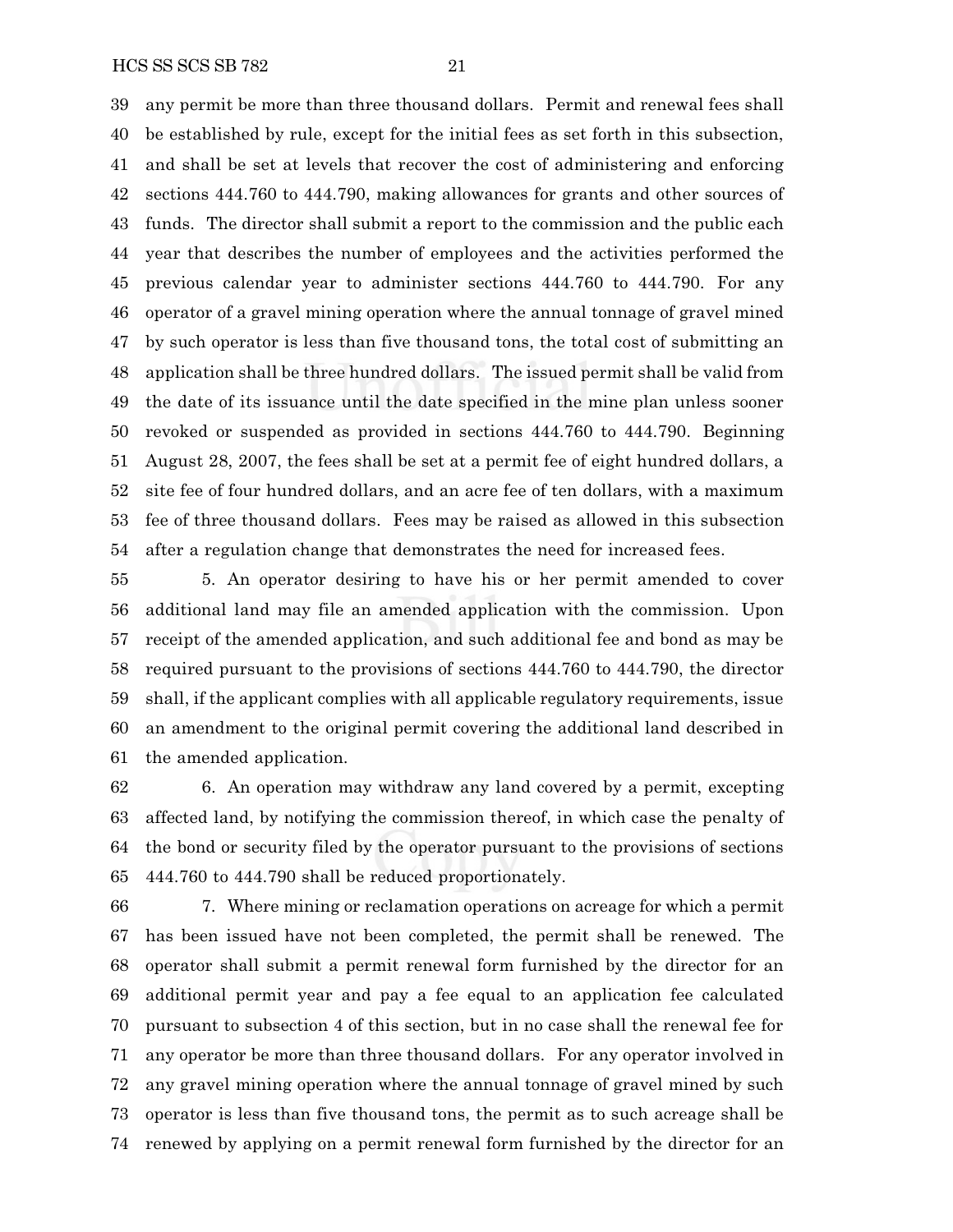additional permit year and payment of a fee of three hundred dollars. Upon receipt of the completed permit renewal form and fee from the operator, the director shall approve the renewal. With approval of the director and operator, the permit renewal may be extended for a portion of an additional year with a corresponding prorating of the renewal fee.

 8. Where one operator succeeds another at any uncompleted operation, either by sale, assignment, lease or otherwise, the commission may release the first operator from all liability pursuant to sections 444.760 to 444.790 as to that particular operation if both operators have been issued a permit and have otherwise complied with the requirements of sections 444.760 to 444.790 and the successor operator assumes as part of his or her obligation pursuant to sections 444.760 to 444.790 all liability for the reclamation of the area of land affected by the former operator.

 9. The application for a permit shall be accompanied by a plan of reclamation that meets the requirements of sections 444.760 to 444.790 and the rules and regulations promulgated pursuant thereto, and shall contain a verified statement by the operator setting forth the proposed method of operation, reclamation, and a conservation plan for the affected area including approximate dates and time of completion, and stating that the operation will meet the requirements of sections 444.760 to 444.790, and any rule or regulation promulgated pursuant to them.

 10. At the time that a permit application is deemed complete by the director, the operator shall publish a notice of intent to operate a surface mine in any newspaper qualified pursuant to section 493.050 to publish legal notices in any county where the land is located. If the director does not respond to a permit application within forty-five calendar days, the application shall be deemed to be complete. Notice in the newspaper shall be posted once a week for four consecutive weeks beginning no more than ten days after the application is deemed complete. The operator shall also send notice of intent to operate a surface mine by certified mail to the governing body of the counties or cities in which the proposed area is located, and to the last known addresses of all record landowners whose property is:

 (1) Within two thousand six hundred forty feet, or one-half mile from the border of the proposed mine plan area; and

 (2) Adjacent to the proposed mine plan area, land upon which the mine plan area is located, or adjacent land having a legal relationship with either the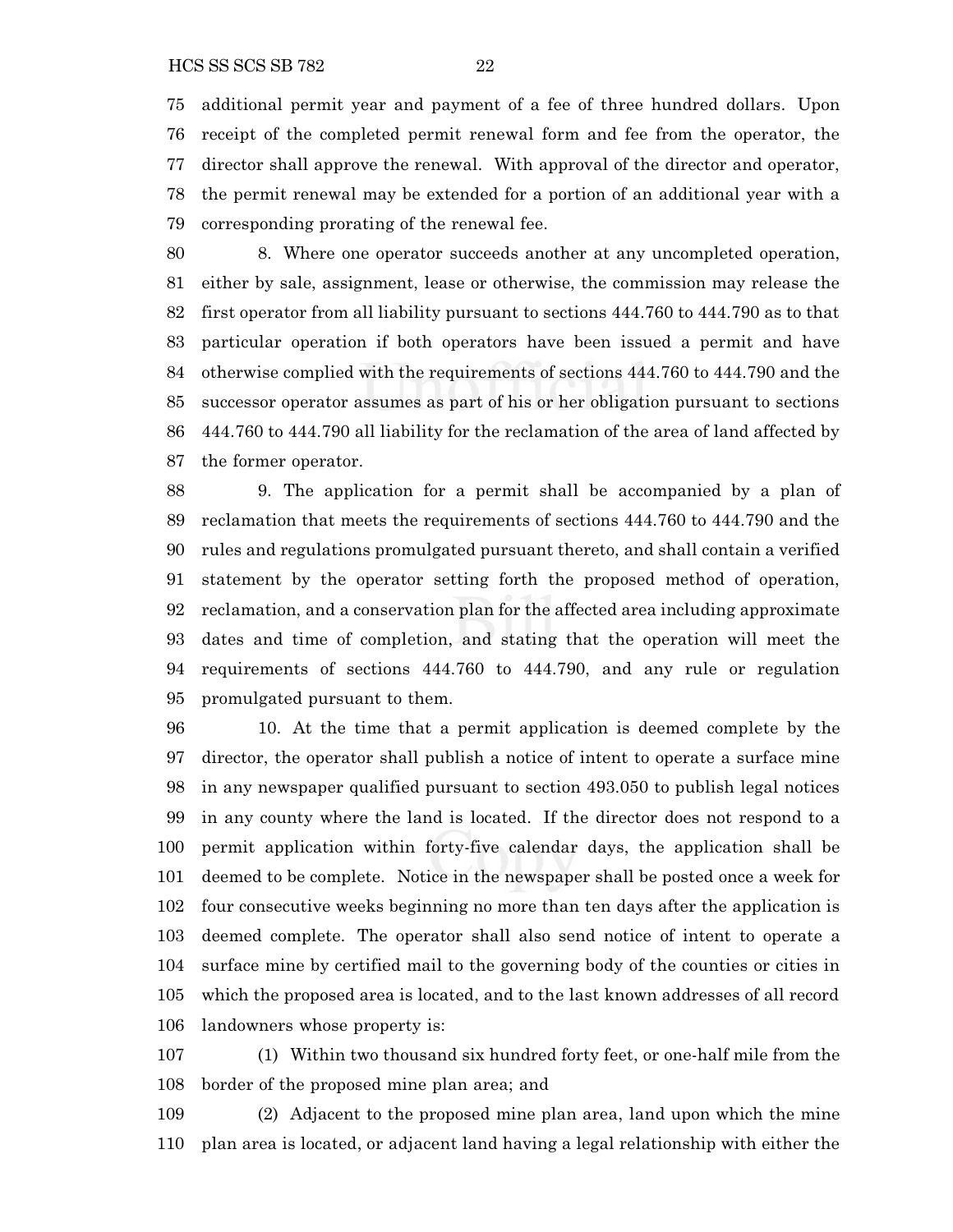applicant or the owner of the land upon which the mine plan area is located.

 The notices shall include the name and address of the operator, a legal description consisting of county, section, township and range, the number of acres involved, a statement that the operator plans to mine a specified mineral during a specified time, and the address of the commission. The notices shall also contain a statement that any person with a direct, personal interest in one or more of the factors the director may consider in issuing a permit may request a public meeting or file written comments to the director no later than fifteen days following the final public notice publication date. If any person requests a public meeting, the applicant shall cooperate with the director in making all necessary arrangements for the public meeting to be held in a reasonably convenient location and at a reasonable time for interested participants, and the applicant shall bear the expenses.

124 11. The director may approve a permit application or permit amendment whose operation or reclamation plan deviates from the requirements of sections 444.760 to 444.790 if it can be demonstrated by the operator that the conditions present at the surface mining location warrant an exception. The criteria accepted for consideration when evaluating the merits of an exception or variance to the requirements of sections 444.760 to 444.790 shall be established by regulations.

 12. Fees imposed pursuant to this section shall become effective August 28, 2007, and shall expire on December 31, **[**2018**] 2024**. No other provisions of this section shall expire.

640.620. In any case, the grant shall not be in excess of **[**one**] three** thousand **[**four hundred**]** dollars per connection, or, in the case of a source water protection project, for more than twenty percent of the cost per acre for conservation reserve and, except as otherwise provided in this section, no district or system may receive more than one grant for any purpose in any two-year period. Grantees who received or who are receiving funds under the 1993-1994 special allocation for flood-impacted communities are not subject to the prohibition against receiving more than one grant during any two-year period for a period ending two years after the final grant allocation for flood-impacted communities is received by that grantee.

640.648. **1.** Notwithstanding any law to the contrary, all Missouri landowners retain the right to have, use, and own private water systems and ground source systems**, including systems for potable water,** anytime and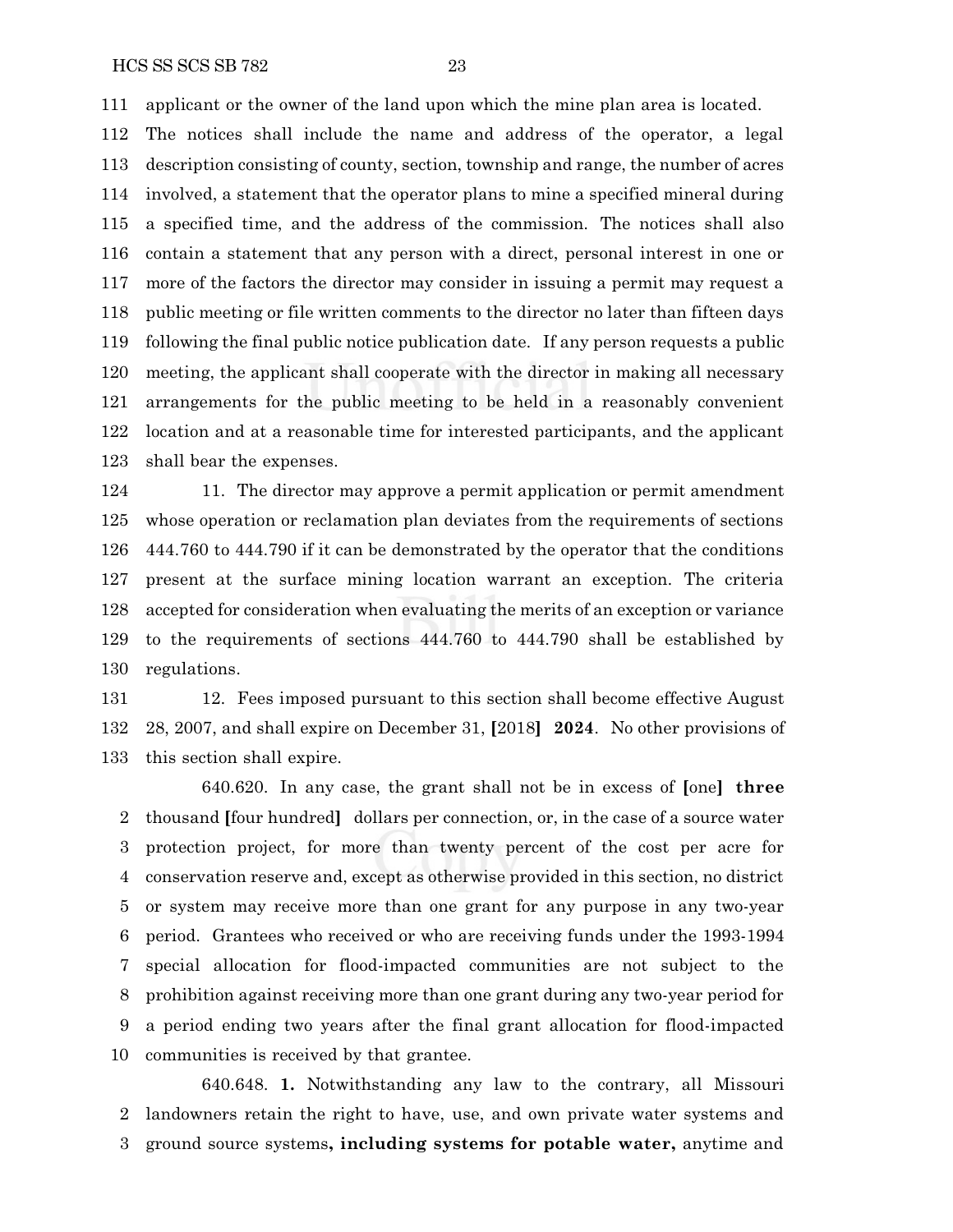anywhere including land within city limits, unless prohibited by city ordinance, on their own property so long as all applicable rules and regulations established by the Missouri department of natural resources are satisfied. All Missouri landowners who choose to use their own private water system shall not be forced to purchase water from any other water source system servicing their community.

 **2. Notwithstanding any law to the contrary, all Missouri landowners retain the right to have, use, and own systems for rainwater collection anytime and anywhere on their own property, including land within city limits.**

644.054. 1. Fees imposed in sections 644.052 and 644.053 shall, except for those fees imposed pursuant to subsection 4 and subsections 6 to 13 of section 644.052, become effective October 1, 1990, and shall expire December 31, 2018. Fees imposed pursuant to subsection 4 and subsections 6 to 13 of section 644.052 shall become effective August 28, 2000, and shall expire on December 31, 2018. The clean water commission shall promulgate rules and regulations on the procedures for billing and collection. All sums received through the payment of fees shall be placed in the state treasury and credited to an appropriate subaccount of the natural resources protection fund created in section 640.220. Moneys in the subaccount shall be expended, upon appropriation, solely for the administration of sections 644.006 to 644.141. Fees collected pursuant to subsection 10 of section 644.052 by a city, a public sewer district, a public water district or other publicly owned treatment works are state fees. Five percent of the fee revenue collected shall be retained by the city, public sewer district, public water district or other publicly owned treatment works as reimbursement of billing and collection expenses.

 2. The commission may grant a variance pursuant to section 644.061 to reduce fees collected pursuant to section 644.052 for facilities that adopt systems or technologies that reduce the discharge of water contaminants substantially below the levels required by commission rules.

 3. Fees imposed in subsections 2 to 6 of section 644.052 shall be due on the date of application and on each anniversary date of permit issuance thereafter until the permit is terminated.

 **[**4. The director of the department of natural resources shall conduct a comprehensive review of the fee structure in sections 644.052 and 644.053. The review shall include stakeholder meetings in order to solicit stakeholder input. The director shall submit a report to the general assembly by December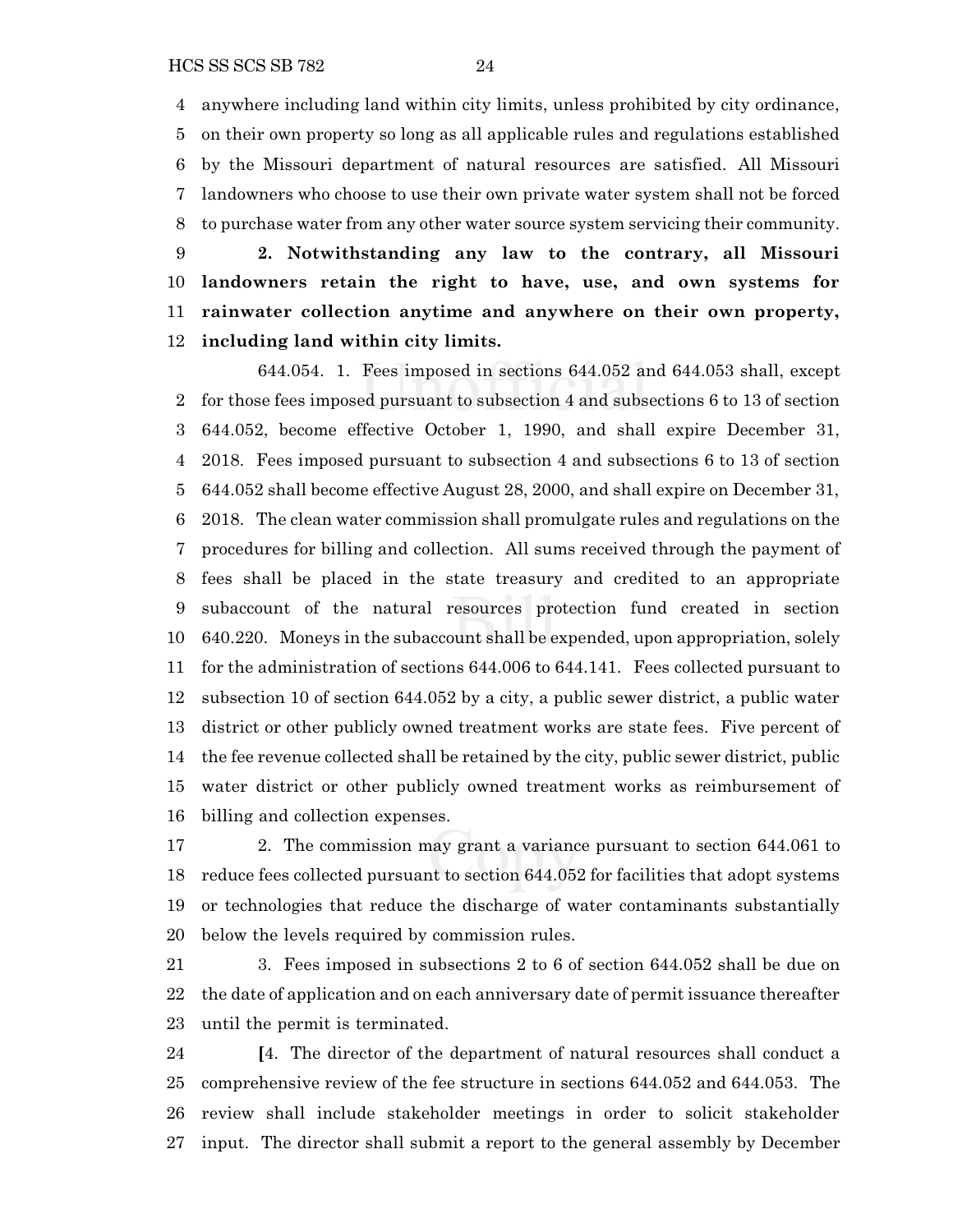31, 2012, which shall include its findings and a recommended plan for the fee structure. The plan shall also include time lines for permit issuance, provisions for expedited permits, and recommendations for any other improved services provided by the fee funding.**]**

644.057. Notwithstanding any statutory fee amounts or maximums to the contrary, the director of the department of natural resources may conduct a comprehensive review and propose changes to the clean water fee structure set forth in sections 644.052, 644.053, and 644.061. The comprehensive review shall include stakeholder meetings in order to solicit stakeholder input from each of the following groups: agriculture, industry, municipalities, public and private wastewater facilities, and the development community. Upon completion of the comprehensive review, the department shall submit a proposed fee structure with stakeholder agreement to the clean water commission. The commission shall review such recommendations at the forthcoming regular or special meeting, but shall not vote on the fee structure until a subsequent meeting. In no case shall the clean water commission adopt or recommend any clean water fee in excess of five thousand dollars. If the commission approves, by vote of two-thirds majority or five of seven commissioners, the fee structure recommendations, the commission shall authorize the department to file a notice of proposed rulemaking containing the recommended fee structure, and after considering public comments, may authorize the department to file the order of rulemaking for such rule with the joint committee on administrative rules pursuant to sections 536.021 and 536.024 no later than December first of the same year. If such rules are not disapproved by the general assembly in the manner set out below, they shall take effect on January first of the following calendar year and the fee structures set forth in sections 644.052, 644.053, and 644.061 shall expire upon the effective date of the commission-adopted fee structure, contrary to section 644.054. Any regulation promulgated under this subsection shall be deemed to be beyond the scope and authority provided in this subsection, or detrimental to permit applicants, if the general assembly, within the first sixty calendar days of the regular session immediately following the filing of such regulation disapproves the regulation by concurrent resolution. If the general assembly so disapproves any regulation filed under this subsection, the department and the commission shall not implement the proposed fee structure and shall continue to use the previous fee structure. The authority of the commission to further revise the fee structure provided by this section shall expire on August 28, 2024. **Any**